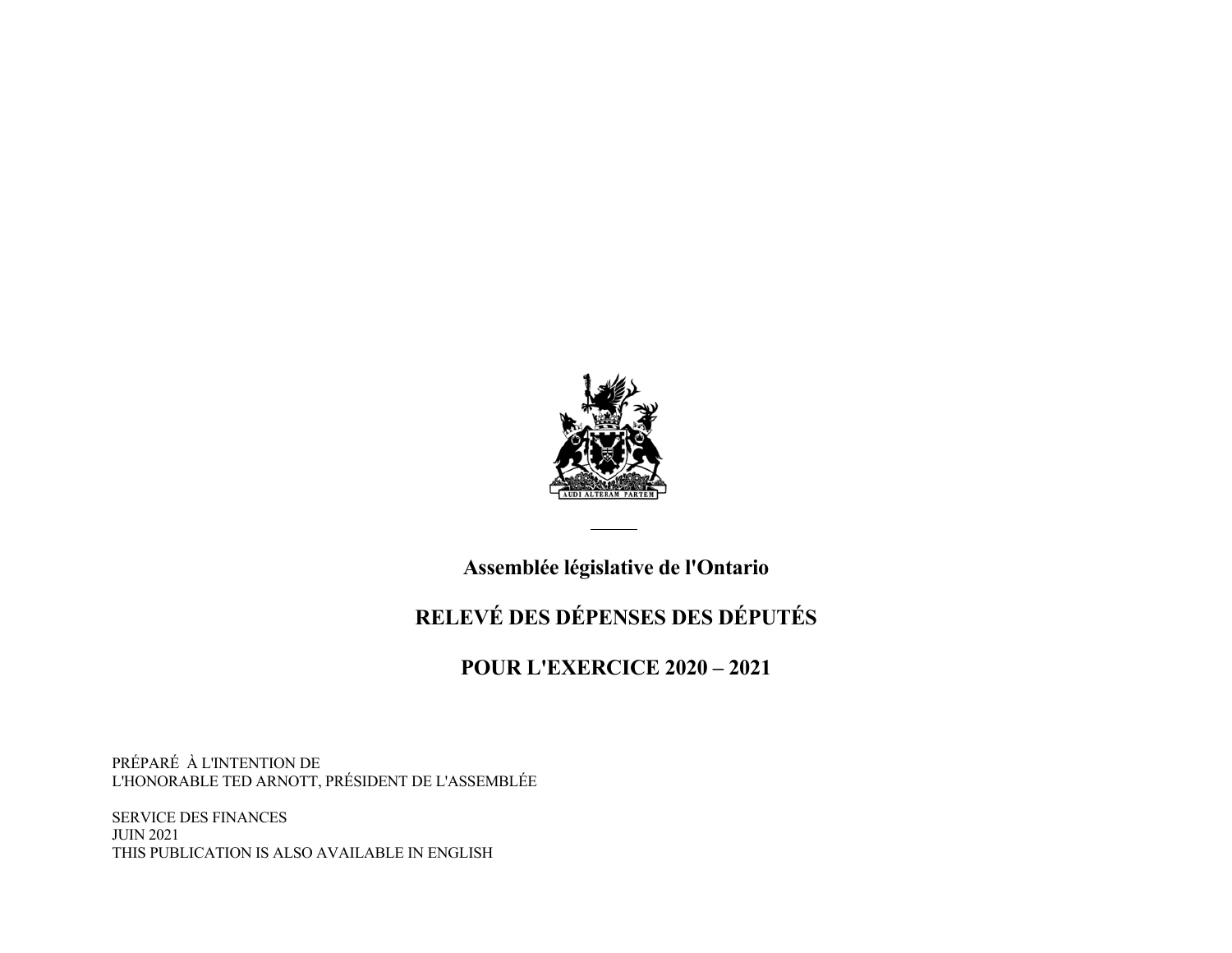|                                                        | <b>DÉPLACEMENTS</b><br><b>ENTRE LE DOMICILE</b><br><b>ET QUEEN'S PARK</b><br>(comité compris) | <b>DÉPLACEMENTS</b><br><b>POUR</b><br><b>L'ASSEMBLÉE</b> | <b>DÉPLACEMENTS</b><br><b>DES MEMBRES DE</b><br><b>LA FAMILLE</b> | <b>TOTAL</b><br><b>DES</b><br>DÉPL. | <b>DÉPLACEMENTS</b><br><b>DANS LA</b><br><b>CIRCONSCRIPTION</b> | HÉBERGEMENT<br>À TORONTO | <b>TOTAL</b>   |
|--------------------------------------------------------|-----------------------------------------------------------------------------------------------|----------------------------------------------------------|-------------------------------------------------------------------|-------------------------------------|-----------------------------------------------------------------|--------------------------|----------------|
| DÉPUTÉ(E)<br><b>CIRCONSCRIPTION</b>                    | (1)                                                                                           | (2)                                                      | (3)                                                               | (4)                                 | (5)                                                             | (6)                      |                |
|                                                        | $\mathfrak{D}$                                                                                | $\overline{\mathcal{E}}$                                 | \$                                                                |                                     | $\sqrt{2}$                                                      | $\sqrt{2}$               | $\mathfrak{s}$ |
| ANAND, DEEPAK<br>Mississauga -- Malton                 | 2,459                                                                                         | 37                                                       |                                                                   | 1.0                                 | 2,789                                                           |                          | 5,285          |
| ANDREW, JILL<br>Toronto -- St. Paul's                  | 2,179                                                                                         | 1,751                                                    |                                                                   | 1.0                                 |                                                                 |                          | 3,930          |
| ARMSTRONG, TERESA J.<br>London -- Fanshawe             | 3,557                                                                                         |                                                          |                                                                   |                                     |                                                                 | 23,294                   | 26,851         |
| ARNOTT, L'HON. TED<br>Wellington -- Halton Hills       | 4,603                                                                                         |                                                          |                                                                   |                                     | 286                                                             |                          | 4,889          |
| <b>ARTHUR, IAN</b><br>Kingston et les Îles             | 3,962                                                                                         |                                                          |                                                                   |                                     | 13                                                              | 27,062                   | 31,038         |
| <b>BABER, ROMAN</b><br>York-Centre                     |                                                                                               |                                                          |                                                                   |                                     |                                                                 |                          |                |
| <b>BABIKIAN, ARIS</b><br>Scarborough -- Agincourt      |                                                                                               |                                                          |                                                                   |                                     |                                                                 |                          |                |
| <b>BAILEY, ROBERT</b><br>Sarnia -- Lambton             | 6,590                                                                                         |                                                          |                                                                   |                                     | 836                                                             | 24,750                   | 32,176         |
| <b>BARRETT, TOBY</b><br>Haldimand -- Norfolk           | 1,302                                                                                         |                                                          |                                                                   |                                     | 2,802                                                           | 16,953                   | 21,057         |
| <b>BEGUM, DOLY</b><br>Scarborough-Sud-Ouest            |                                                                                               |                                                          |                                                                   |                                     |                                                                 |                          |                |
| <b>BELL, JESSICA</b><br>University -- Rosedale         |                                                                                               |                                                          |                                                                   |                                     |                                                                 |                          |                |
| <b>BERNS-MCGOWN, RIMA</b><br>Beaches -- East York      |                                                                                               |                                                          |                                                                   |                                     |                                                                 |                          |                |
| BETHLENFALVY, L'HON. PETER<br>Pickering -- Uxbridge    |                                                                                               |                                                          |                                                                   |                                     |                                                                 |                          |                |
| <b>BISSON, GILLES</b><br><b>Timmins</b>                | 25,080                                                                                        |                                                          |                                                                   |                                     | 4,985                                                           | 25,380                   | 55,445         |
| <b>BLAIS, STEPHEN</b><br>Orléans                       | 11,428                                                                                        |                                                          |                                                                   | 0.5                                 |                                                                 | 27,384                   | 38,812         |
| <b>BOUMA, WILL</b><br>Brantford -- Brant               | 1,589                                                                                         | 34                                                       |                                                                   | 1.0                                 | 159                                                             | 28,056                   | 29,838         |
| <b>BOURGOUIN, GUY</b><br>Mushkegowuk -- Baie James (N) | 11,153                                                                                        |                                                          |                                                                   | 1.0                                 | 7,802                                                           | 28,207                   | 47,162         |
| <b>BURCH, JEFF</b><br>Niagara-Centre                   | 2,513                                                                                         |                                                          |                                                                   |                                     |                                                                 | 26,428                   | 28,942         |
| CALANDRA, L'HON. PAUL<br>Markham -- Stouffville        | 4,773                                                                                         |                                                          |                                                                   |                                     |                                                                 |                          | 4,773          |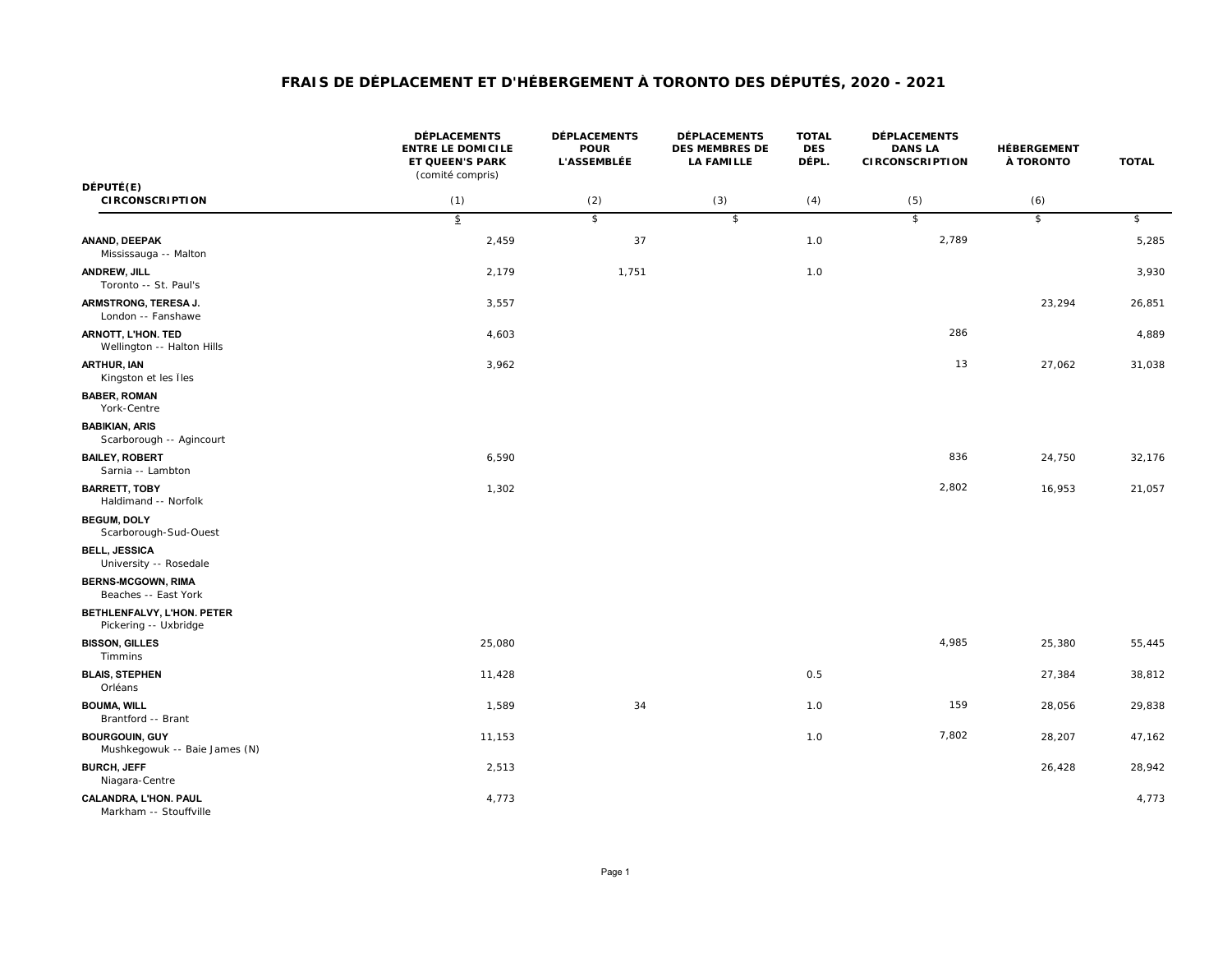|                                                                                      | <b>DÉPLACEMENTS</b><br><b>ENTRE LE DOMICILE</b><br>ET QUEEN'S PARK<br>(comité compris) | <b>DÉPLACEMENTS</b><br><b>POUR</b><br><b>L'ASSEMBLÉE</b> | <b>DÉPLACEMENTS</b><br><b>DES MEMBRES DE</b><br><b>LA FAMILLE</b> | <b>TOTAL</b><br><b>DES</b><br>DÉPL. | <b>DÉPLACEMENTS</b><br><b>DANS LA</b><br><b>CIRCONSCRIPTION</b> | HÉBERGEMENT<br>À TORONTO | <b>TOTAL</b>             |
|--------------------------------------------------------------------------------------|----------------------------------------------------------------------------------------|----------------------------------------------------------|-------------------------------------------------------------------|-------------------------------------|-----------------------------------------------------------------|--------------------------|--------------------------|
| DÉPUTÉ(E)<br><b>CIRCONSCRIPTION</b>                                                  | (1)                                                                                    | (2)                                                      | (3)                                                               | (4)                                 | (5)                                                             | (6)                      |                          |
|                                                                                      | $\mathfrak{p}$                                                                         | $\overline{\mathcal{E}}$                                 | $\overline{\mathcal{E}}$                                          |                                     | $\overline{\mathcal{L}}$                                        | $\overline{\mathcal{E}}$ | $\overline{\mathcal{E}}$ |
| CHO, L'HON. RAYMOND<br>Scarborough-Nord                                              |                                                                                        |                                                          |                                                                   |                                     |                                                                 |                          |                          |
| CHO, STAN<br>Willowdale                                                              |                                                                                        |                                                          |                                                                   |                                     | 13                                                              |                          | 13                       |
| <b>CLARK, L'HON. STEVE</b><br>Leeds -- Grenville -- Thousand Islands et Rideau Lakes | 1,811                                                                                  |                                                          |                                                                   |                                     | 1,121                                                           | 23,106                   | 26,038                   |
| <b>COE, LORNE</b><br>Whitby                                                          | 3,725                                                                                  |                                                          |                                                                   |                                     | 394                                                             | 28,203                   | 32,322                   |
| <b>COLLARD, LUCILLE</b><br>Ottawa-Vanier                                             | 7,491                                                                                  |                                                          | 111                                                               | 1.0                                 |                                                                 | 27,823                   | 35,425                   |
| <b>COTEAU, MICHAEL</b><br>Don Valley-Est                                             |                                                                                        |                                                          |                                                                   |                                     |                                                                 |                          |                          |
| <b>CRAWFORD, STEPHEN</b><br>Oakville                                                 | 2,112                                                                                  |                                                          |                                                                   |                                     | 281                                                             |                          | 2,393                    |
| CUZZETTO, RUDY<br>Mississauga -- Lakeshore                                           | 1,863                                                                                  | 70                                                       |                                                                   | 1.0                                 |                                                                 |                          | 1,933                    |
| DOWNEY, L'HON. DOUG<br>Barrie -- Springwater -- Oro-Medonte                          | 1,591                                                                                  |                                                          |                                                                   |                                     | 239                                                             | 29,207                   | 31,037                   |
| DUNLOP, L'HON. JILL<br>Simcoe-Nord                                                   | 4,300                                                                                  |                                                          |                                                                   |                                     | 4,935                                                           | 28,740                   | 37,975                   |
| ELLIOTT, L'HON. CHRISTINE<br>Newmarket -- Aurora                                     |                                                                                        |                                                          |                                                                   |                                     |                                                                 |                          |                          |
| FEDELI, L'HON. VICTOR<br>Nipissing                                                   | 6,372                                                                                  |                                                          |                                                                   |                                     | 5,179                                                           | 8,883                    | 20,435                   |
| FEE, AMY<br>Kitchener-Sud -- Hespeler                                                | 1,616                                                                                  |                                                          |                                                                   |                                     |                                                                 | 6,436                    | 8,052                    |
| FIFE, CATHERINE<br>Waterloo                                                          | 4,330                                                                                  |                                                          |                                                                   |                                     |                                                                 | 23,555                   | 27,885                   |
| FORD, L'HON. DOUG<br>Etobicoke-Nord                                                  |                                                                                        |                                                          |                                                                   |                                     |                                                                 |                          |                          |
| FRASER, JOHN<br>Ottawa-Sud                                                           | 11,889                                                                                 |                                                          |                                                                   | 5.5                                 |                                                                 | 23,082                   | 34,971                   |
| FRENCH, JENNIFER K.<br>Oshawa                                                        | 666                                                                                    |                                                          |                                                                   |                                     |                                                                 | 22,920                   | 23,586                   |
| FULLERTON, L'HON. MERRILEE<br>Kanata -- Carleton                                     | 10,237                                                                                 |                                                          |                                                                   |                                     |                                                                 | 29,207                   | 39,444                   |
| <b>GATES, WAYNE</b><br>Niagara Falls                                                 | 4,506                                                                                  |                                                          |                                                                   |                                     | 187                                                             | 22,485                   | 27,179                   |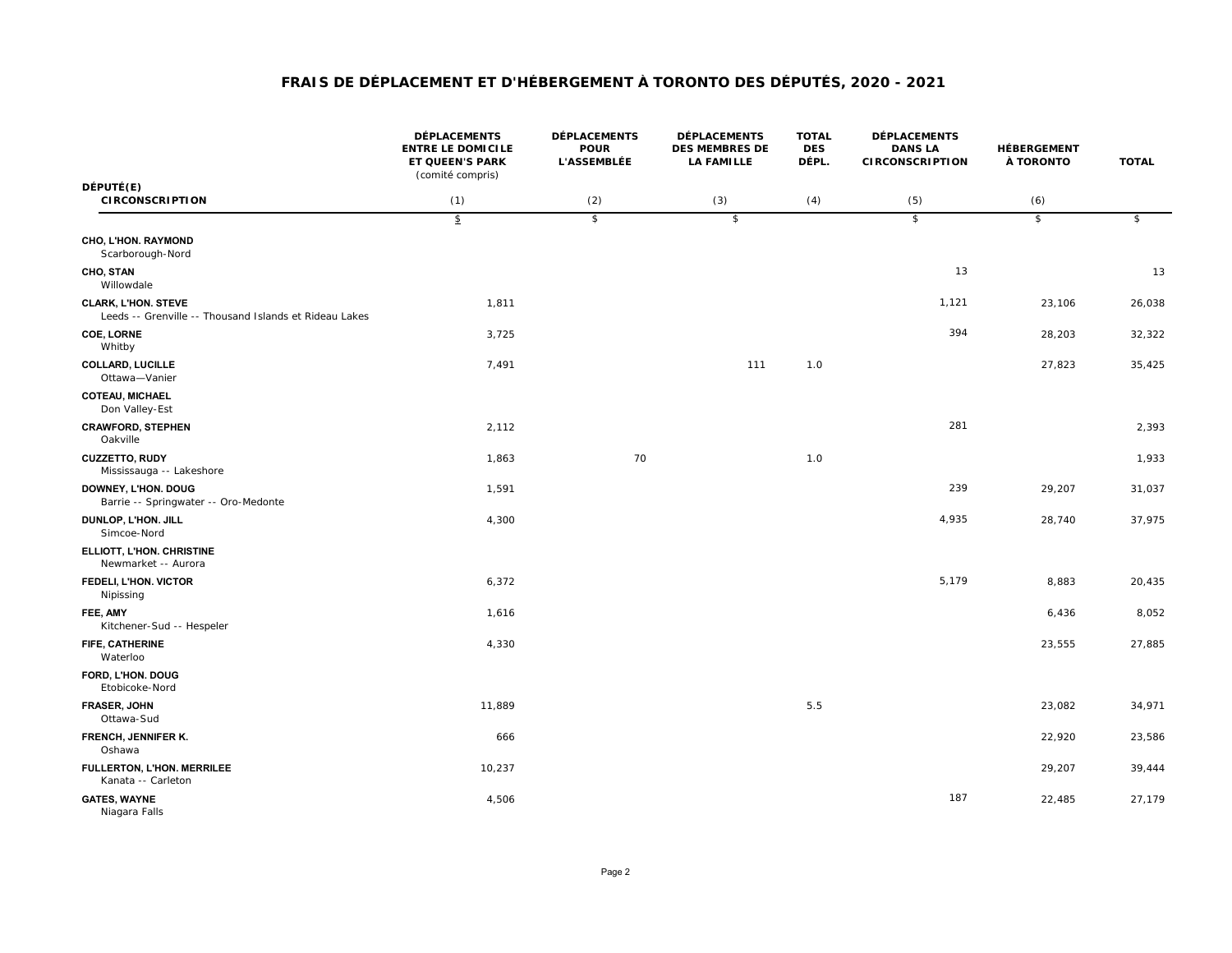|                                                               | <b>DÉPLACEMENTS</b><br><b>ENTRE LE DOMICILE</b><br>ET QUEEN'S PARK<br>(comité compris) | <b>DÉPLACEMENTS</b><br><b>POUR</b><br><b>L'ASSEMBLÉE</b> | <b>DÉPLACEMENTS</b><br><b>DES MEMBRES DE</b><br><b>LA FAMILLE</b> | <b>TOTAL</b><br><b>DES</b><br>DÉPL. | <b>DÉPLACEMENTS</b><br><b>DANS LA</b><br><b>CIRCONSCRIPTION</b> | HÉBERGEMENT<br>À TORONTO | <b>TOTAL</b> |
|---------------------------------------------------------------|----------------------------------------------------------------------------------------|----------------------------------------------------------|-------------------------------------------------------------------|-------------------------------------|-----------------------------------------------------------------|--------------------------|--------------|
| DÉPUTÉ(E)<br><b>CIRCONSCRIPTION</b>                           | (1)                                                                                    | (2)                                                      | (3)                                                               | (4)                                 | (5)                                                             | (6)                      |              |
|                                                               | $\sqrt{2}$                                                                             | $\overline{\mathcal{E}}$                                 | $\sqrt{2}$                                                        |                                     | $\sqrt{2}$                                                      | $\sqrt{2}$               | \$           |
| <b>GÉLINAS, FRANCE</b><br>Nickel Belt (N)                     | 2,685                                                                                  |                                                          |                                                                   |                                     | 2,369                                                           | 21,340                   | 26,394       |
| <b>GHAMARI, GOLDIE</b><br>Carleton                            | 8,190                                                                                  |                                                          |                                                                   | 1.0                                 | 1,464                                                           | 25,538                   | 35,192       |
| <b>GILL, PARM</b><br>Milton                                   | 5,829                                                                                  |                                                          |                                                                   |                                     | 273                                                             |                          | 6,102        |
| <b>GLOVER, CHRIS</b><br>Spadina -- Fort York                  |                                                                                        |                                                          |                                                                   |                                     |                                                                 |                          |              |
| <b>GRAVELLE, MICHAEL</b><br>Thunder Bay -- Supérieur-Nord (N) |                                                                                        |                                                          |                                                                   |                                     |                                                                 | 16,548                   | 16,548       |
| <b>GRETZKY, LISA</b><br>Windsor-Ouest                         | 6,693                                                                                  |                                                          |                                                                   |                                     |                                                                 | 22,849                   | 29,542       |
| HARDEMAN, L'HON. ERNIE<br>Oxford                              |                                                                                        |                                                          |                                                                   |                                     | 961                                                             | 24,965                   | 25,926       |
| HARDEN, JOEL<br>Ottawa-Centre                                 | 5,429                                                                                  |                                                          |                                                                   |                                     |                                                                 | 22,412                   | 27,841       |
| <b>HARRIS, MIKE</b><br>Kitchener -- Conestoga                 | 1,750                                                                                  |                                                          |                                                                   |                                     | 49                                                              | 27,029                   | 28,828       |
| <b>HASSAN, FAISAL</b><br>York-Sud -- Weston                   | 616                                                                                    |                                                          |                                                                   |                                     |                                                                 |                          | 616          |
| <b>HATFIELD, PERCY</b><br>Windsor -- Tecumseh                 | 3,677                                                                                  |                                                          | 163                                                               | 1.0                                 |                                                                 | 22,366                   | 26,206       |
| HILLIER, RANDY<br>Lanark -- Frontenac -- Kingston             | 11,703                                                                                 |                                                          |                                                                   |                                     | 4,171                                                           | 25,200                   | 41,074       |
| <b>HOGARTH, CHRISTINE</b><br>Etobicoke -- Lakeshore           | 503                                                                                    |                                                          |                                                                   |                                     |                                                                 |                          | 503          |
| HORWATH, ANDREA<br>Hamilton-Centre                            | 4,269                                                                                  |                                                          |                                                                   |                                     |                                                                 | 22,447                   | 26,716       |
| HUNTER, MITZIE<br>Scarborough -- Guildwood                    | 26                                                                                     |                                                          |                                                                   |                                     | 68                                                              |                          | 94           |
| JONES, L'HON. SYLVIA<br>Dufferin -- Caledon                   | 80                                                                                     |                                                          |                                                                   |                                     | 379                                                             | 25,746                   | 26,205       |
| <b>KANAPATHI, LOGAN</b><br>Markham -- Thornhill               | 1,533                                                                                  |                                                          |                                                                   |                                     | 1,506                                                           |                          | 3,038        |
| <b>KARAHALIOS, BELINDA</b><br>Cambridge                       | 4,623                                                                                  |                                                          |                                                                   |                                     | 12                                                              |                          | 4,635        |
| KARPOCHE, BHUTILA<br>Parkdale -- High Park                    | 13                                                                                     |                                                          |                                                                   |                                     | 106                                                             |                          | 119          |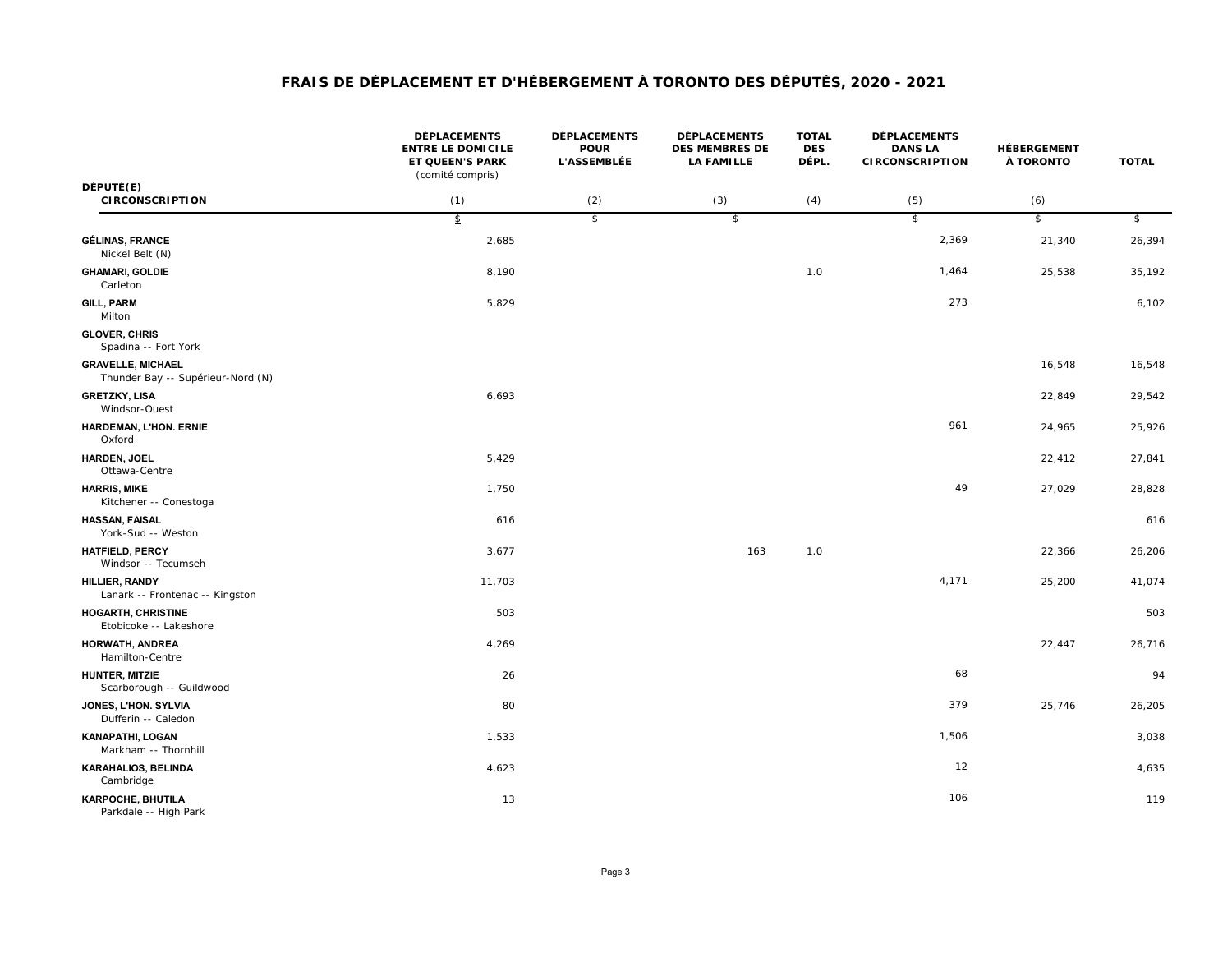|                                                                 | <b>DÉPLACEMENTS</b><br><b>ENTRE LE DOMICILE</b><br><b>ET QUEEN'S PARK</b><br>(comité compris) | <b>DÉPLACEMENTS</b><br><b>POUR</b><br><b>L'ASSEMBLÉE</b> | <b>DÉPLACEMENTS</b><br><b>DES MEMBRES DE</b><br><b>LA FAMILLE</b> | <b>TOTAL</b><br><b>DES</b><br>DÉPL. | <b>DÉPLACEMENTS</b><br><b>DANS LA</b><br><b>CIRCONSCRIPTION</b> | HÉBERGEMENT<br>À TORONTO | <b>TOTAL</b> |
|-----------------------------------------------------------------|-----------------------------------------------------------------------------------------------|----------------------------------------------------------|-------------------------------------------------------------------|-------------------------------------|-----------------------------------------------------------------|--------------------------|--------------|
| DÉPUTÉ(E)<br><b>CIRCONSCRIPTION</b>                             | (1)                                                                                           | (2)                                                      | (3)                                                               | (4)                                 | (5)                                                             | (6)                      |              |
|                                                                 | $\mathfrak{p}$                                                                                | $\overline{\mathcal{E}}$                                 | $\overline{\mathcal{E}}$                                          |                                     | $\overline{s}$                                                  | $\mathsf{s}$             | \$           |
| <b>KE, VINCENT</b><br>Don Valley-Nord                           |                                                                                               |                                                          |                                                                   |                                     |                                                                 |                          |              |
| <b>KERNAGHAN, TERENCE</b><br>London-Centre-Nord                 | 3,428                                                                                         |                                                          |                                                                   |                                     | 376                                                             | 27,961                   | 31,765       |
| KHANJIN, ANDREA<br>Barrie -- Innisfil                           | 560                                                                                           |                                                          |                                                                   |                                     | 663                                                             | 28,207                   | 29,430       |
| <b>KRAMP, DARYL</b><br>Hastings -- Lennox and Addington         | 5,060                                                                                         |                                                          | 114                                                               | 0.5                                 | 9,889                                                           | 26,901                   | 41,963       |
| KUSENDOVA, NATALIA<br>Mississauga-Centre                        |                                                                                               |                                                          |                                                                   |                                     |                                                                 |                          |              |
| LECCE, L'HON. STEPHEN<br>King -- Vaughan                        |                                                                                               |                                                          |                                                                   |                                     |                                                                 |                          |              |
| <b>MAE LINDO, LAURA</b><br>Kitchener-Centre                     | 1,650                                                                                         |                                                          |                                                                   |                                     |                                                                 | 27,735                   | 29,385       |
| MACLEOD, L'HON. LISA<br>Nepean                                  | 2,198                                                                                         |                                                          | 1,556                                                             | 2.0                                 |                                                                 | 29,207                   | 32,961       |
| <b>MAMAKWA, SOL</b><br>Kiiwetinoong (N)                         | 25,575                                                                                        | 1,960                                                    |                                                                   | 20.0                                | 25,414                                                          | 28,207                   | 81,156       |
| <b>MANTHA, MICHAEL</b><br>Algoma -- Manitoulin (N)              | 16,408                                                                                        |                                                          |                                                                   |                                     | 8,221                                                           | 23,823                   | 48,452       |
| <b>MARTIN, ROBIN</b><br>Eglinton -- Lawrence                    |                                                                                               |                                                          |                                                                   |                                     |                                                                 |                          |              |
| <b>MARTOW, GILA</b><br>Thornhill                                |                                                                                               |                                                          |                                                                   |                                     |                                                                 |                          |              |
| <b>MCDONELL, JIM</b><br>Stormont -- Dundas -- South Glengarry   | 7,300                                                                                         |                                                          |                                                                   |                                     | 6,837                                                           | 23,968                   | 38,105       |
| <b>MCKENNA, JANE</b><br>Burlington                              | 3,136                                                                                         |                                                          |                                                                   |                                     | 32                                                              | 12,204                   | 15,372       |
| <b>MCNAUGHTON, L'HON. MONTE</b><br>Lambton -- Kent -- Middlesex | 10,648                                                                                        |                                                          |                                                                   |                                     | 4,785                                                           | 28,800                   | 44,233       |
| <b>MILLER, NORMAN</b><br>Parry Sound -- Muskoka (N)             | 4,066                                                                                         |                                                          |                                                                   |                                     | 5,740                                                           | 23,981                   | 33,786       |
| <b>MILLER, PAUL</b><br>Hamilton-Est -- Stoney Creek             | 673                                                                                           |                                                          |                                                                   |                                     | 2,661                                                           | 22,594                   | 25,928       |
| <b>MITAS, CHRISTINA</b><br>Scarborough-Centre                   | 2,208                                                                                         |                                                          |                                                                   |                                     | 4,067                                                           |                          | 6,275        |
| MONTEITH-FARRELL, JUDITH<br>Thunder Bay -- Atikokan (N)         | 7,258                                                                                         |                                                          |                                                                   | 7.5                                 |                                                                 | 24,631                   | 31,889       |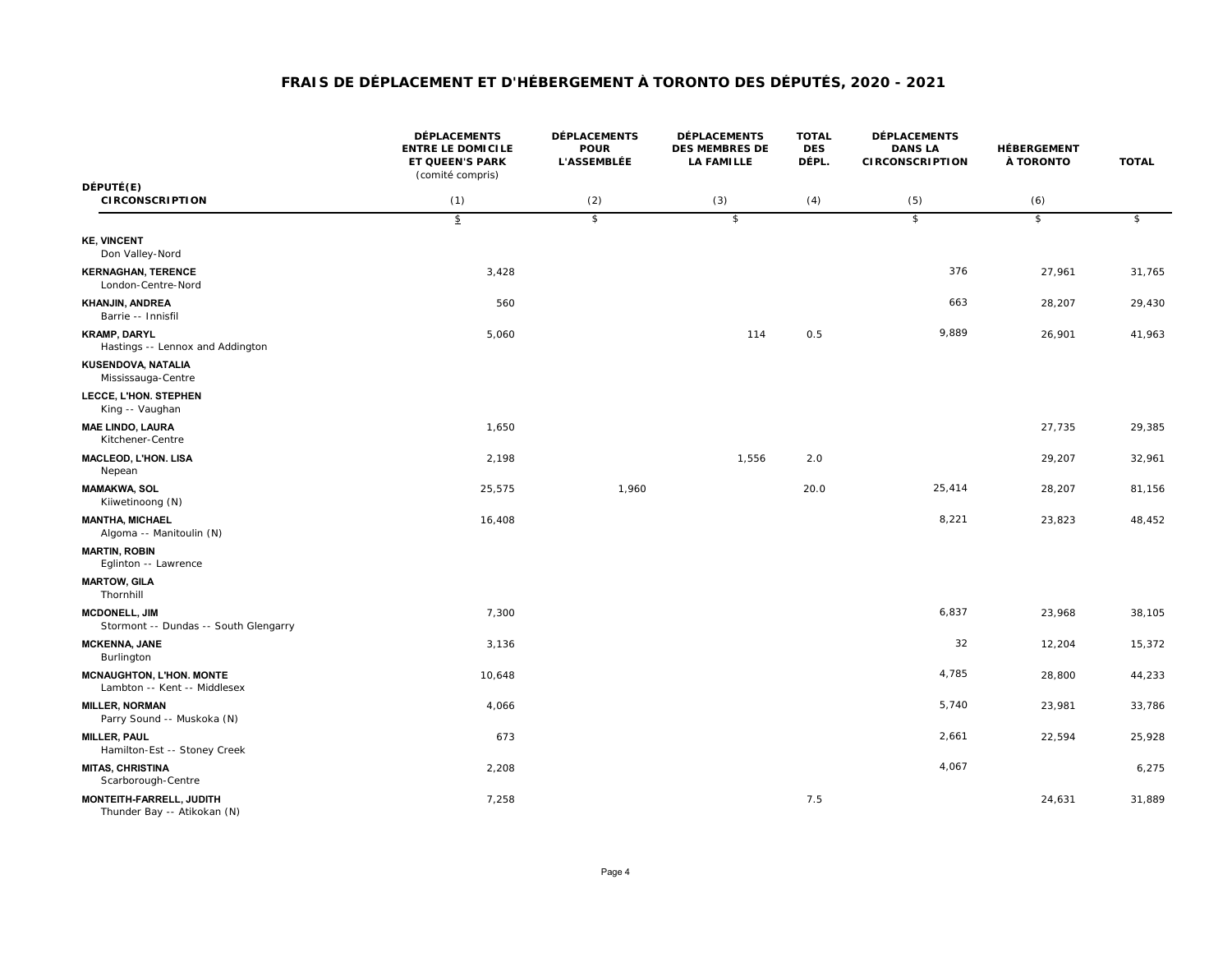|                                                           | <b>DÉPLACEMENTS</b><br><b>ENTRE LE DOMICILE</b><br>ET QUEEN'S PARK<br>(comité compris) | <b>DÉPLACEMENTS</b><br><b>POUR</b><br><b>L'ASSEMBLÉE</b> | <b>DÉPLACEMENTS</b><br><b>DES MEMBRES DE</b><br><b>LA FAMILLE</b> | <b>TOTAL</b><br><b>DES</b><br>DÉPL. | <b>DÉPLACEMENTS</b><br><b>DANS LA</b><br><b>CIRCONSCRIPTION</b> | HÉBERGEMENT<br>À TORONTO | <b>TOTAL</b>              |
|-----------------------------------------------------------|----------------------------------------------------------------------------------------|----------------------------------------------------------|-------------------------------------------------------------------|-------------------------------------|-----------------------------------------------------------------|--------------------------|---------------------------|
| DÉPUTÉ(E)<br><b>CIRCONSCRIPTION</b>                       | (1)                                                                                    | (2)                                                      | (3)                                                               | (4)                                 | (5)                                                             | (6)                      |                           |
|                                                           | $\hat{\mathcal{F}}$                                                                    | $\overline{\mathcal{E}}$                                 | $\overline{\mathcal{E}}$                                          |                                     | $\sqrt{2}$                                                      | $\overline{\mathcal{E}}$ | $\boldsymbol{\hat{\tau}}$ |
| <b>MORRISON, SUZE</b><br>Toronto-Centre                   |                                                                                        |                                                          |                                                                   |                                     |                                                                 |                          |                           |
| MULRONEY, L'HON. CAROLINE<br>York -- Simcoe               |                                                                                        |                                                          |                                                                   |                                     |                                                                 |                          |                           |
| <b>NATYSHAK, TARAS</b><br>Essex                           | 2,693                                                                                  |                                                          |                                                                   |                                     | 538                                                             | 27,527                   | 30,758                    |
| NICHOLLS, RICK<br>Chatham-Kent -- Leamington              | 7,093                                                                                  | 75                                                       |                                                                   | 1.0                                 | 5,038                                                           | 27,342                   | 39,548                    |
| <b>OOSTERHOFF, SAM</b><br>Niagara-Ouest                   | 4,943                                                                                  |                                                          |                                                                   |                                     | 1,594                                                           | 17,205                   | 23,743                    |
| PANG, BILLY<br>Markham -- Unionville                      | 2,012                                                                                  |                                                          |                                                                   |                                     | 199                                                             |                          | 2,211                     |
| PARK, LINDSEY<br>Durham                                   | 2,605                                                                                  |                                                          |                                                                   |                                     | 1,196                                                           | 25,692                   | 29,493                    |
| PARSA, MICHAEL<br>Aurora -- Oakridges -- Richmond Hill    |                                                                                        |                                                          |                                                                   |                                     |                                                                 |                          |                           |
| PETTAPIECE, RANDY<br>Perth -- Wellington                  | 2,630                                                                                  |                                                          |                                                                   |                                     | 630                                                             | 21,163                   | 24,423                    |
| PHILLIPS, ROD<br>Ajax                                     |                                                                                        |                                                          |                                                                   |                                     |                                                                 |                          |                           |
| PICCINI, DAVID<br>Northumberland -- Peterborough-Sud      | 3,188                                                                                  |                                                          |                                                                   |                                     | 5,247                                                           | 26,857                   | 35,291                    |
| <b>RAKOCEVIC, TOM</b><br>Humber River -- Black Creek      | 543                                                                                    |                                                          |                                                                   |                                     |                                                                 |                          | 543                       |
| <b>RASHEED, KALEED</b><br>Mississauga-Est -- Cooksville   | 1,797                                                                                  | 52                                                       |                                                                   | 2.0                                 | 133                                                             |                          | 1,982                     |
| <b>RICKFORD, L'HON. GREG</b><br>Kenora -- Rainy River (N) | 17,028                                                                                 |                                                          | 17,743                                                            | 19.5                                | 2,896                                                           | 29,207                   | 66,874                    |
| <b>ROBERTS, JEREMY</b><br>Ottawa-Ouest -- Nepean          | 13,713                                                                                 |                                                          | 176                                                               | 0.5                                 | 711                                                             | 23,192                   | 37,792                    |
| <b>ROMANO, L'HON. ROSS</b><br>Sault Ste. Marie            | 6,595                                                                                  |                                                          |                                                                   | 6.5                                 |                                                                 | 27,600                   | 34,195                    |
| SABAWY, SHEREF<br>Mississauga -- Erin Mills               | 2,323                                                                                  |                                                          |                                                                   |                                     |                                                                 |                          | 2,323                     |
| SANDHU, AMARJOT<br>Brampton-Ouest                         | 3,366                                                                                  | 18                                                       |                                                                   | 1.0                                 | 157                                                             |                          | 3,540                     |
| SARKARIA, L'HON. PRABMEET SINGH<br>Brampton-Sud           | 831                                                                                    |                                                          |                                                                   |                                     |                                                                 |                          | 831                       |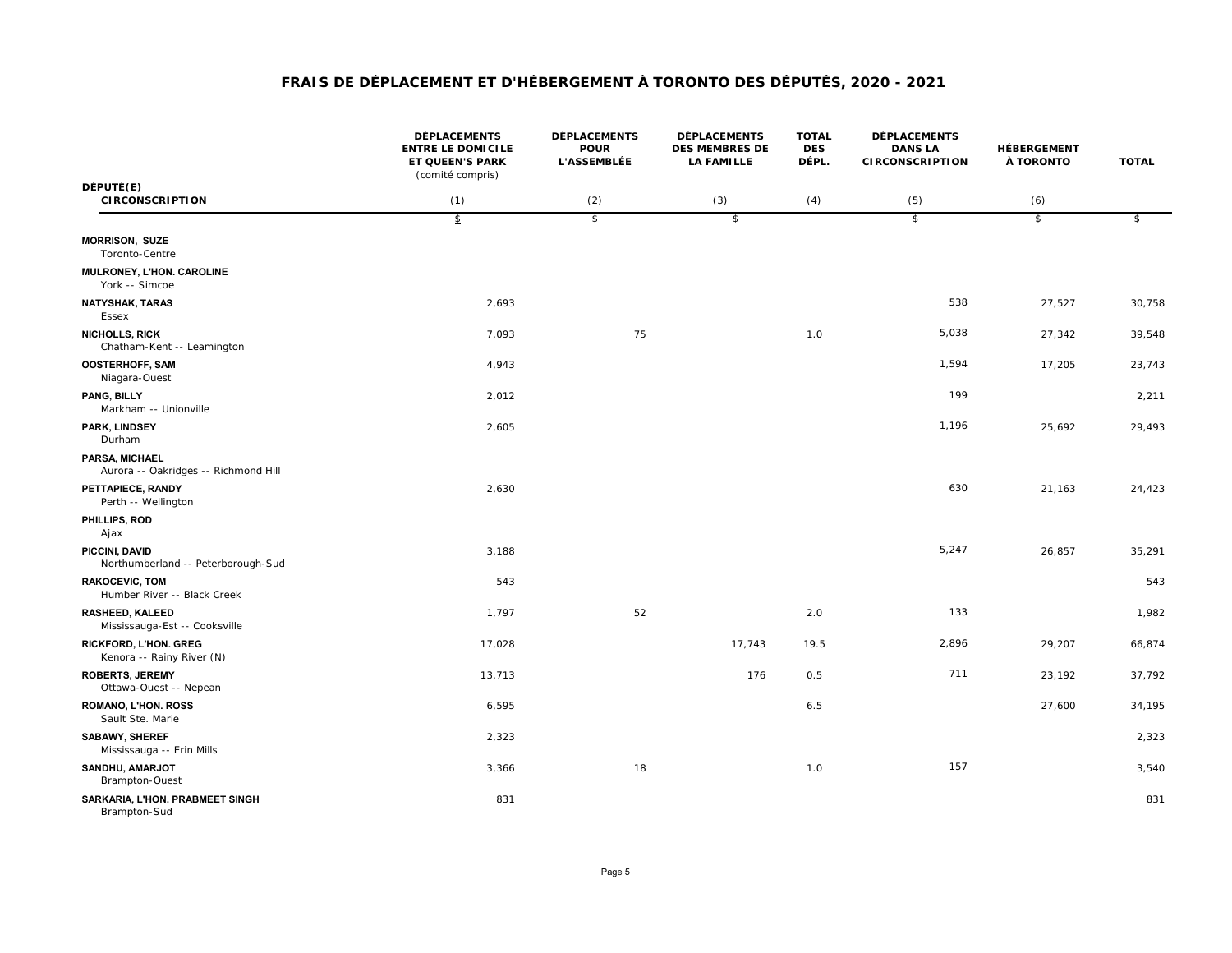|                                                                      | <b>DÉPLACEMENTS</b><br><b>ENTRE LE DOMICILE</b><br>ET QUEEN'S PARK<br>(comité compris) | <b>DÉPLACEMENTS</b><br><b>POUR</b><br><b>L'ASSEMBLÉE</b> | <b>DÉPLACEMENTS</b><br><b>DES MEMBRES DE</b><br><b>LA FAMILLE</b> | <b>TOTAL</b><br><b>DES</b><br>DÉPL. | <b>DÉPLACEMENTS</b><br><b>DANS LA</b><br><b>CIRCONSCRIPTION</b> | <b>HÉBERGEMENT</b><br>À TORONTO | <b>TOTAL</b> |
|----------------------------------------------------------------------|----------------------------------------------------------------------------------------|----------------------------------------------------------|-------------------------------------------------------------------|-------------------------------------|-----------------------------------------------------------------|---------------------------------|--------------|
| DÉPUTÉ(E)<br><b>CIRCONSCRIPTION</b>                                  | (1)                                                                                    | (2)                                                      | (3)                                                               | (4)                                 | (5)                                                             | (6)                             |              |
|                                                                      | $\mathfrak{F}$                                                                         | $\overline{\mathcal{E}}$                                 | $\sqrt[6]{\frac{2}{5}}$                                           |                                     | $\sqrt{2}$                                                      | $\sqrt{2}$                      | \$           |
| SATTLER, PEGGY<br>London-Ouest                                       | 4,391                                                                                  |                                                          |                                                                   |                                     | 241                                                             | 26,598                          | 31,229       |
| <b>SCHREINER, MIKE</b><br>Guelph                                     | 2,372                                                                                  | 40                                                       |                                                                   | 1.0                                 | 73                                                              |                                 | 2,485        |
| <b>SCOTT, L'HON. LAURIE</b><br>Haliburton -- Kawartha Lakes -- Brock | 3,538                                                                                  | 99                                                       |                                                                   | 1.0                                 | 4,510                                                           | 19,958                          | 28,105       |
| <b>SHAW, SANDY</b><br>Hamilton-Ouest -- Ancaster -- Dundas           | 1,620                                                                                  |                                                          |                                                                   |                                     |                                                                 | 23,813                          | 25,432       |
| SIMARD, AMANDA<br>Glengarry -- Prescott -- Russell                   | 9,382                                                                                  |                                                          | 564                                                               | 5.5                                 |                                                                 | 28,207                          | 38,152       |
| SINGH, GURRATAN<br>Brampton-Est                                      | 1,415                                                                                  |                                                          |                                                                   |                                     | 264                                                             |                                 | 1,679        |
| SINGH, SARA<br>Brampton-Centre                                       | 2,459                                                                                  |                                                          |                                                                   |                                     |                                                                 |                                 | 2,459        |
| <b>SKELLY, DONNA</b><br>Flamborough -- Glanbrook                     | 668                                                                                    |                                                          |                                                                   |                                     |                                                                 | 27,091                          | 27,759       |
| SMITH, L'HON. TODD<br>Baie de Quinte                                 | 704                                                                                    |                                                          |                                                                   |                                     | 4,429                                                           | 21,817                          | 26,950       |
| SMITH, DAVE<br>Peterborough -- Kawartha                              | 3,432                                                                                  |                                                          |                                                                   |                                     | 2,934                                                           | 23,513                          | 29,878       |
| <b>STEVENS, JENNIE</b><br>St. Catharines                             | 1,429                                                                                  |                                                          |                                                                   |                                     |                                                                 | 24,262                          | 25,691       |
| <b>STILES, MARIT</b><br>Davenport                                    |                                                                                        |                                                          |                                                                   |                                     |                                                                 |                                 |              |
| SURMA, L'HON. KINGA<br>Etobicoke-Centre                              |                                                                                        |                                                          |                                                                   |                                     |                                                                 |                                 |              |
| <b>TABUNS, PETER</b><br>Toronto -- Danforth                          | 75                                                                                     |                                                          |                                                                   |                                     |                                                                 |                                 | 75           |
| <b>TANGRI, NINA</b><br>Mississauga -- Streetsville                   | 1,876                                                                                  | 62                                                       |                                                                   | 2.0                                 | 323                                                             |                                 | 2,261        |
| <b>TAYLOR, MONIQUE</b><br>Hamilton Mountain                          | 950                                                                                    |                                                          |                                                                   |                                     |                                                                 | 24,249                          | 25,199       |
| THANIGASALAM, VIJAY<br>Scarborough -- Rouge Park                     |                                                                                        |                                                          |                                                                   |                                     |                                                                 |                                 |              |
| THOMPSON, L'HON. LISA M.<br>Huron -- Bruce                           |                                                                                        |                                                          |                                                                   |                                     | 5,537                                                           | 21,540                          | 27,077       |
| TIBOLLO, L'HON. MICHAEL                                              |                                                                                        |                                                          |                                                                   |                                     |                                                                 |                                 |              |

*Vaughan -- Woodbridge*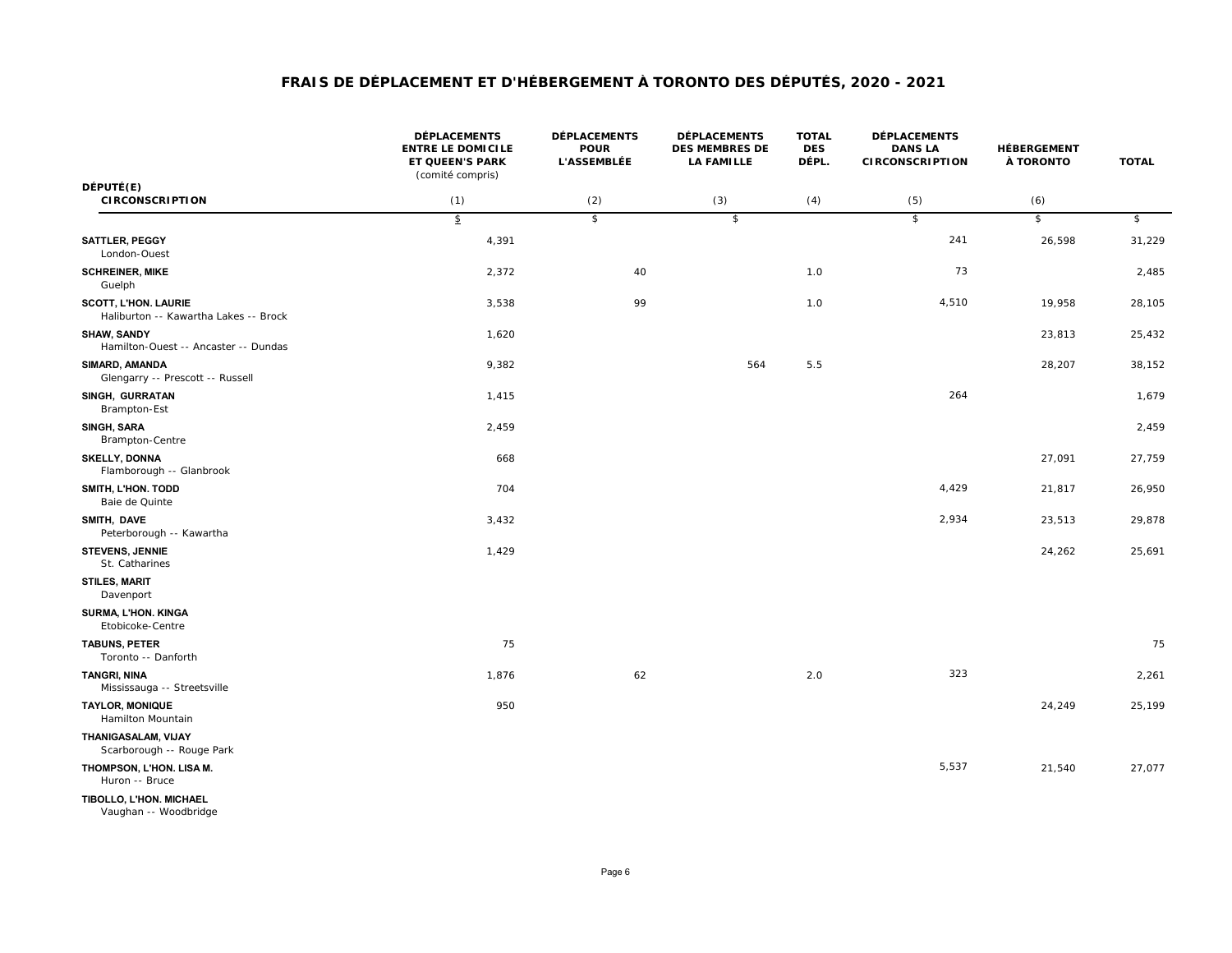|                                                            | <b>DÉPLACEMENTS</b><br><b>ENTRE LE DOMICILE</b><br><b>ET QUEEN'S PARK</b><br>(comité compris) | <b>DÉPLACEMENTS</b><br><b>POUR</b><br><b>L'ASSEMBLÉE</b> | <b>DÉPLACEMENTS</b><br><b>DES MEMBRES DE</b><br><b>LA FAMILLE</b> | <b>TOTAL</b><br><b>DES</b><br>DÉPL. | <b>DÉPLACEMENTS</b><br><b>DANS LA</b><br><b>CIRCONSCRIPTION</b> | <b>HÉBERGEMENT</b><br>À TORONTO | <b>TOTAL</b> |
|------------------------------------------------------------|-----------------------------------------------------------------------------------------------|----------------------------------------------------------|-------------------------------------------------------------------|-------------------------------------|-----------------------------------------------------------------|---------------------------------|--------------|
| DÉPUTÉ(E)<br><b>CIRCONSCRIPTION</b>                        | (1)                                                                                           | (2)                                                      | (3)                                                               | (4)                                 | (5)                                                             | (6)                             |              |
|                                                            | \$                                                                                            | \$                                                       | \$                                                                |                                     | \$                                                              | \$                              | \$           |
| TRIANTAFILOPOULOS, EFFIE<br>Oakville-Nord -- Burlington    | 1,309                                                                                         | 25                                                       |                                                                   | 1.0                                 | 507                                                             |                                 | 1,841        |
| VANTHOF, JOHN<br>Timiskaming -- Cochrane (N)               | 9,680                                                                                         |                                                          |                                                                   |                                     | 860                                                             | 28,207                          | 38,747       |
| WAI, DAISY<br>Richmond Hill                                | 1,304                                                                                         |                                                          |                                                                   |                                     | 74                                                              |                                 | 1,378        |
| <b>WALKER, L'HON. BILL</b><br>Bruce -- Grey -- Owen Sound  | 5,500                                                                                         |                                                          |                                                                   |                                     | 4,244                                                           | 22,658                          | 32,402       |
| <b>WEST, JAMIE</b><br>Sudbury                              | 5,443                                                                                         |                                                          |                                                                   | 1.0                                 | 827                                                             | 22,412                          | 28,682       |
| <b>WILSON, JIM</b><br>Simcoe -- Grey                       | 14,546                                                                                        |                                                          |                                                                   |                                     | 13,297                                                          | 25,787                          | 53,631       |
| <b>WYNNE, KATHLEEN</b><br>Don Valley-Ouest                 |                                                                                               |                                                          |                                                                   |                                     |                                                                 |                                 |              |
| YAKABUSKI, L'HON. JOHN<br>Renfrew -- Nipissing -- Pembroke | 11,394                                                                                        |                                                          |                                                                   |                                     | 13,153                                                          | 23,259                          | 47,806       |
| <b>YARDE, KEVIN</b><br>Brampton-Nord                       | 1,395                                                                                         |                                                          |                                                                   |                                     |                                                                 |                                 | 1,395        |
| YUREK, L'HON. JEFF<br>Elgin -- Middlesex -- London         |                                                                                               |                                                          |                                                                   |                                     |                                                                 | 29,207                          | 29,207       |
| <b>TOTALS</b>                                              | 447,725                                                                                       | 4,222                                                    | 20,426                                                            |                                     | 181,675                                                         | 1,704,183                       | 2,358,232    |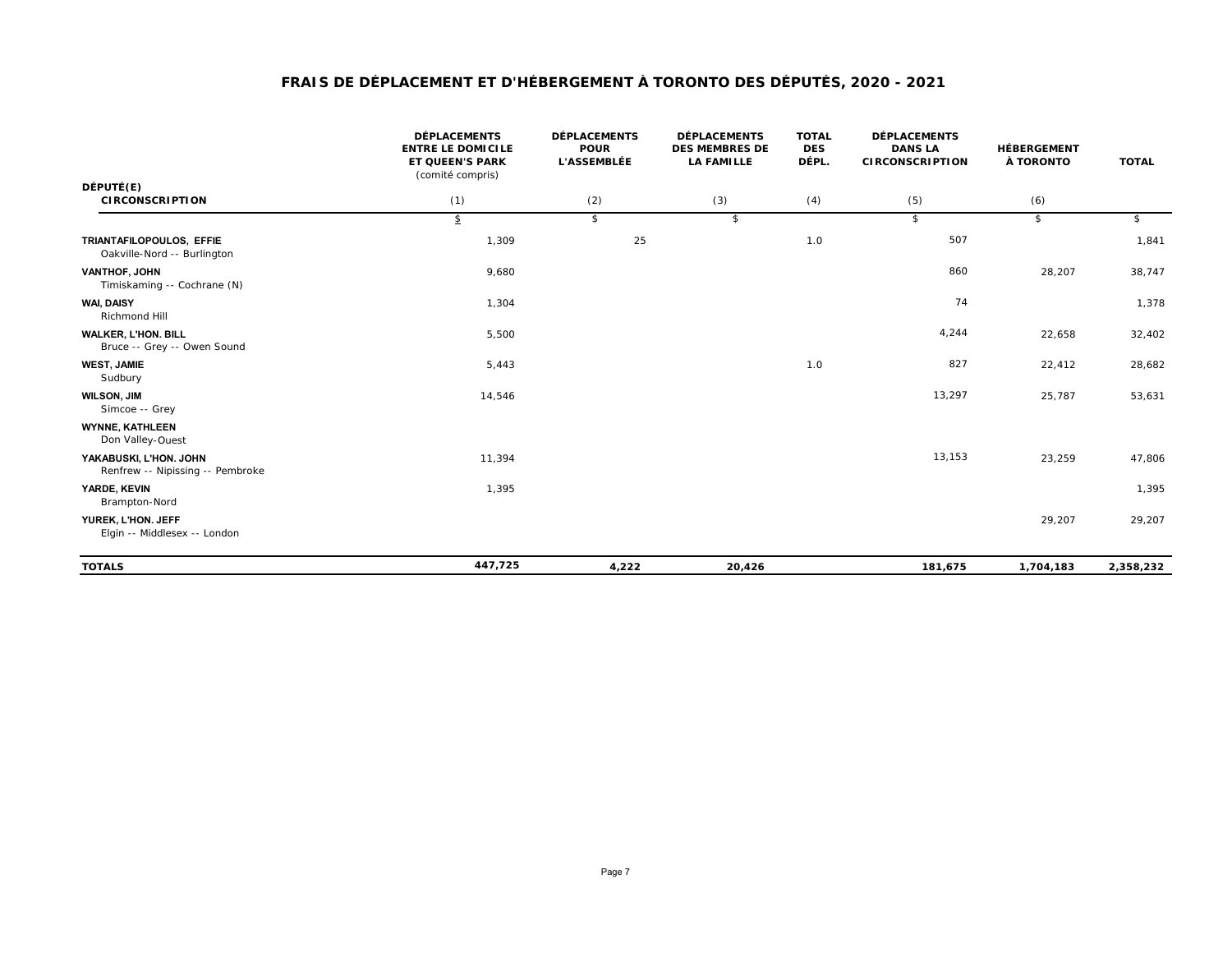|                                     | <b>DÉPLACEMENTS</b><br><b>ENTRE LE DOMICILE</b><br><b>ET QUEEN'S PARK</b><br>(comité compris) | <b>DÉPLACEMENTS</b><br><b>POUR</b><br><b>L'ASSEMBLÉE</b> | <b>DÉPLACEMENTS</b><br><b>DES MEMBRES DE</b><br><b>LA FAMILLE</b> | <b>TOTAL</b><br><b>DES</b><br>DÉPL. | <b>DÉPLACEMENTS</b><br><b>DANS LA</b><br><b>CIRCONSCRIPTION</b> | <b>HÉBERGEMENT</b><br>À TORONTO | <b>TOTAL</b> |
|-------------------------------------|-----------------------------------------------------------------------------------------------|----------------------------------------------------------|-------------------------------------------------------------------|-------------------------------------|-----------------------------------------------------------------|---------------------------------|--------------|
| DÉPUTÉ(E)<br><b>CIRCONSCRIPTION</b> |                                                                                               | (2)                                                      | (3)                                                               | (4)                                 | (5)                                                             | (6)                             |              |
|                                     |                                                                                               |                                                          |                                                                   |                                     |                                                                 |                                 |              |

- (1) Les députés ont droit au remboursement de leurs frais de déplacement, y compris les déplacements pour les séances de comité à Queen's Park. Les déplacements par avion sont limités (voir (4) ci-dessous) ; chaque aller-retour est considéré comme un point-voyage.
- (2) Les députés ont droit au remboursement de voyages aller-retour entre leur domicile ou Toronto et n'importe quelle destination en Ontario. Les déplacements pour l'Assemblée sont limités (voir (4) ci-dessous) ; chaque aller-retour est considéré comme un point-voyage.
- (3) Les députés ont droit au remboursement de tous les frais de déplacement en voiture des membres de leur famille entre le domicile du député et Toronto. Les déplacements des membres de la famille effectués en avion, en autocar ou en train sont limités (voir (4) ci-dessous) ; chaque aller-retour est considéré comme un point-voyage.
- (4) Le système de points-voyage tient compte des déplacements entre le domicile et Queen's Park, des déplacements pour l'Assemblée et de ceux de la famille. Le total maximum pour chaque député(e) est de 64 points (soit l'équivalent de soixante-quatre voyages aller-retour) cependant, seuls quarante de ceux-ci peuvent être des déplacements pour l'Assemblée. Les voyages des chefs de l'opposition et du chef du parti reconnu sont divulgués séparément en vertu de la loi de 2014 sur la responsabilité et la transparence du secteur public et des députés.
- (5) Les frais de déplacement dans la circonscription sont remboursables. Les députés représentant les circonscriptions du Nord (N) ont droit au remboursement des frais de déplacement par avion, et d'hébergement au cours de déplacements dans leur circonscription. Ce remboursement se fera à partir de leur budget global. Les députées et les députés du Nord peuvent imputer au système des 64 points de déplacement le nombre suivant de vols nolisés effectués dans leur circonscription : 12 pour Kiiwetinoong, 8 pour Mushkegowuk—Baie James, 3 pour Thunder Bay—Atikokan, 3 pour Thunder Bay—Supérieur-Nord, 3 pour Kenora—Rainy River, 1 pour Algoma—Manitoulin, 1 pour Nickel Belt, 1 pour Timiskaming—Cochrane et 1 pour Parry Sound—Muskoka.
- (6) Tous les députés, à l'exception du président de l'Assemblée, peuvent demander le remboursement de leurs frais d'hébergement à Toronto. Les députés dont la résidence principale est située dans un rayon de 50 km peuvent seulement demander le remboursement des frais d'hébergement réels par nuit, encourus à cause de circonstances spéciales ou inhabituelles. Dans le cas des députés, les frais d'hébergement sont plafonnés à 28 207\$. Les ministres de la Couronne et les chefs de l'opposition et du parti reconnu peuvent demander jusqu'à 29 207\$ par an. L'allocation d'hébergement à Toronto est redressée en cas d'élections ou de nouvelle nomination à un poste de ministre de la Couronne. Les députés ayant démissionné ou qui n'ont pas été réélus peuvent demander le remboursement des frais d'une expédition de leurs effets personnels de Toronto à leur domicile.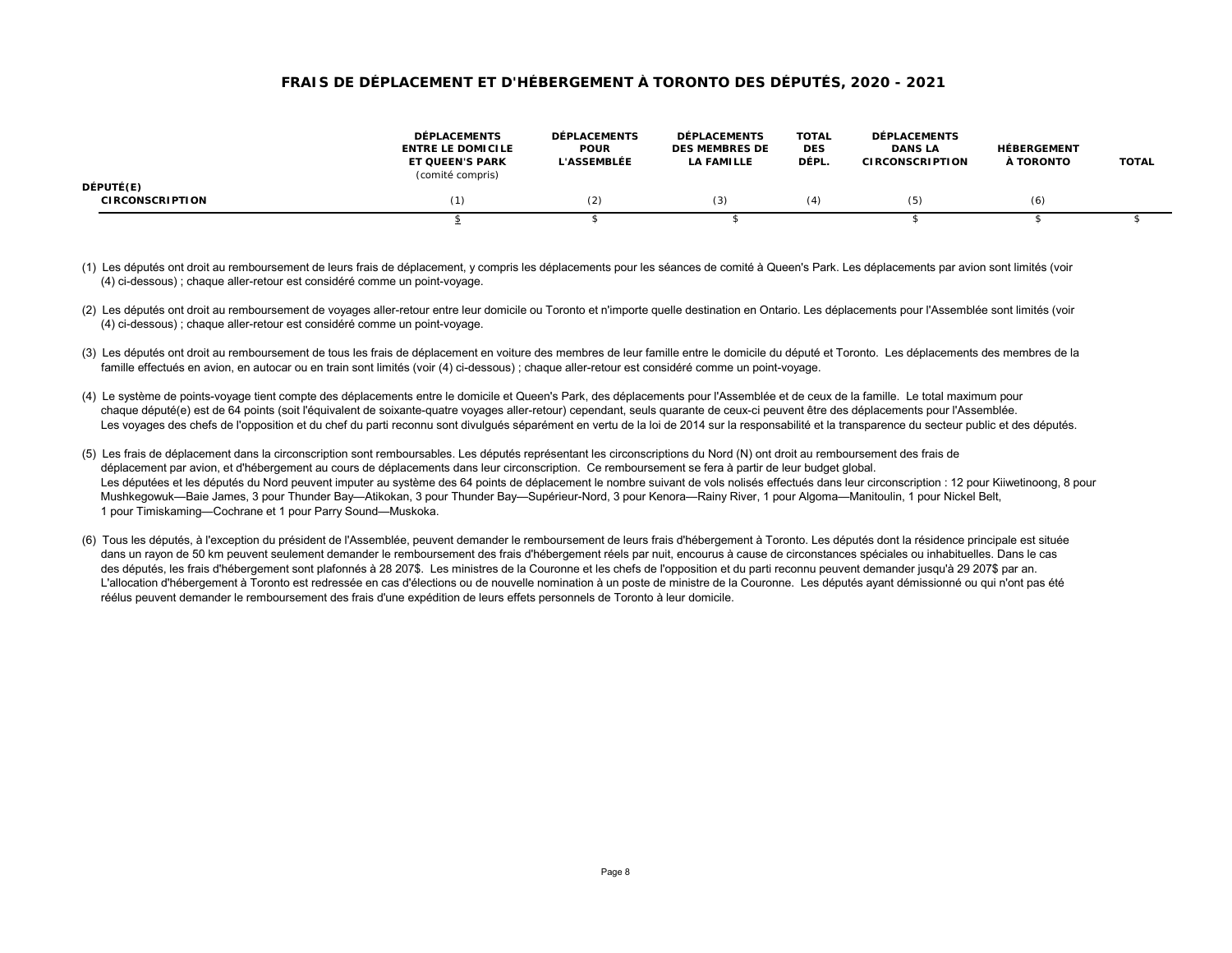the control of the control of the control of

 $\sim$ 

|                                                                                       |                                              |                                                                         | <b>FRAIS DE BUREAU ET DE COMMUNICATION GLOBAUX</b> |                              |                   | DÉPENSES COUVERTES PAR L'ASSEMBLÉE              |     |                     |  |
|---------------------------------------------------------------------------------------|----------------------------------------------|-------------------------------------------------------------------------|----------------------------------------------------|------------------------------|-------------------|-------------------------------------------------|-----|---------------------|--|
| DÉPUTÉ(E)<br><b>CIRCONSCRIPTION</b>                                                   | <b>PERSONNEL DE</b><br><b>SOUTIEN</b><br>(1) | <b>LOCATION DU</b><br><b>BUREAU DE</b><br><b>CIRCONSCRIPTION</b><br>(2) | <b>FONCTIONNEMENT</b><br><b>DU BUREAU</b><br>(3)   | <b>COMMUNICATIONS</b><br>(4) | <b>SOUS-TOTAL</b> | <b>APPELS</b><br>INTERURBAINS SOUS-TOTAL<br>(5) |     | <b>TOTAL</b><br>(6) |  |
|                                                                                       |                                              |                                                                         |                                                    |                              |                   |                                                 |     |                     |  |
|                                                                                       | $\mathbb{S}$                                 | $\sqrt{2}$                                                              | $\sqrt{2}$                                         | $\sqrt[6]{\frac{1}{2}}$      | $\sqrt{2}$        | $\sqrt{2}$                                      | \$  | $\sqrt{2}$          |  |
| ANAND, DEEPAK                                                                         | 131,253                                      | 50,634                                                                  | 95,012                                             | 27,671                       | 304,570           | 29                                              | 29  | 304,599             |  |
| Mississauga -- Malton<br>ANDREW, JILL                                                 | 169,804                                      | 44,398                                                                  | 47,750                                             | 39,807                       | 301,759           | 60                                              | 60  | 301,819             |  |
| Toronto -- St. Paul's<br>ARMSTRONG, TERESA J.                                         | 184,183                                      | 40,479                                                                  | 56,007                                             | 17,739                       | 298,407           | 183                                             | 183 | 298,591             |  |
| London -- Fanshawe<br><b>ARNOTT, L'HON. TED</b>                                       | 154,549                                      | 33,194                                                                  | 14,344                                             | 16,753                       | 218,839           | 219                                             | 219 | 219,058             |  |
| Wellington -- Halton Hills                                                            |                                              |                                                                         |                                                    |                              |                   |                                                 |     |                     |  |
| <b>ARTHUR, IAN</b><br>Kingston et les Îles                                            | 218,159                                      | 24,455                                                                  | 36,248                                             | 24,054                       | 302,917           | 417                                             | 417 | 303,334             |  |
| <b>BABER, ROMAN</b>                                                                   | 209,310                                      | 32,428                                                                  | 27,573                                             | 44,698                       | 314,010           | 13                                              | 13  | 314,023             |  |
| York-Centre<br><b>BABIKIAN, ARIS</b>                                                  | 140,029                                      | 33,890                                                                  | 61,352                                             | 61,576                       | 296,847           | 16                                              | 16  | 296,863             |  |
| Scarborough -- Agincourt<br><b>BAILEY, ROBERT</b>                                     | 209,142                                      | 41,032                                                                  | 28,285                                             | 8,913                        | 287,372           | 455                                             | 455 | 287,827             |  |
| Sarnia -- Lambton<br><b>BARRETT, TOBY</b>                                             | 215,214                                      | 32,028                                                                  | 31,369                                             | 4,483                        | 283,093           | 221                                             | 221 | 283,314             |  |
| Haldimand -- Norfolk<br><b>BEGUM, DOLY</b>                                            | 238,136                                      | 28,730                                                                  | 21,369                                             | 15,611                       | 303,846           | 100                                             | 100 | 303,946             |  |
| Scarborough-Sud-Ouest<br><b>BELL, JESSICA</b>                                         | 243,542                                      | 30,976                                                                  | 15,386                                             | 12,502                       | 302,406           | 168                                             | 168 | 302,574             |  |
| University -- Rosedale                                                                |                                              |                                                                         |                                                    |                              |                   |                                                 |     |                     |  |
| <b>BERNS-MCGOWN, RIMA</b><br>Beaches -- East York                                     | 215,556                                      | 37,885                                                                  | 30,865                                             | 14,056                       | 298,362           | 15                                              | 15  | 298,377             |  |
| BETHLENFALVY, L'HON. PETER                                                            | 190,519                                      | 48,518                                                                  | 20,762                                             | 857                          | 260,655           | 175                                             | 175 | 260,830             |  |
| Pickering -- Uxbridge<br><b>BISSON, GILLES</b>                                        | 205,747                                      | 28,939                                                                  | 50,494                                             | 24,678                       | 309,858           | 242                                             | 242 | 310,100             |  |
| Timmins<br><b>BLAIS, STEPHEN</b>                                                      | 139,040                                      | 39,155                                                                  | 31,104                                             | 3,895                        | 213,194           | 37                                              | 37  | 213,231             |  |
| Orléans<br><b>BOUMA, WILL</b>                                                         | 198,295                                      | 29,011                                                                  | 23,258                                             | 5,399                        | 255,963           | 144                                             | 144 | 256,106             |  |
| Brantford -- Brant                                                                    |                                              |                                                                         |                                                    |                              |                   |                                                 |     |                     |  |
| <b>BOURGOUIN, GUY</b><br>Mushkegowuk -- Baie James (N)                                | 263,044                                      | 33,023                                                                  | 30,045                                             | 913                          | 327,025           | 268                                             | 268 | 327,293             |  |
| <b>BURCH, JEFF</b>                                                                    | 257,545                                      | 18,171                                                                  | 22,115                                             | 5,996                        | 303,826           | 119                                             | 119 | 303,945             |  |
| Niagara-Centre<br>CALANDRA, L'HON. PAUL                                               | 130,899                                      | 40,461                                                                  | 16,177                                             | 63,779                       | 251,316           | 6                                               | 6   | 251,322             |  |
| Markham -- Stouffville<br>CHO, L'HON. RAYMOND                                         | 178,751                                      | 29,205                                                                  | 84,352                                             | 12,187                       | 304,494           | 28                                              | 28  | 304,522             |  |
| Scarborough-Nord<br>CHO, STAN                                                         | 175,425                                      | 35,256                                                                  | 23,835                                             | 15,430                       | 249,946           | 8                                               | 8   | 249,953             |  |
| Willowdale<br><b>CLARK, L'HON. STEVE</b>                                              | 119,242                                      | 32,951                                                                  | 18,058                                             | 36,816                       | 207,067           | 392                                             | 392 | 207,459             |  |
| Leeds -- Grenville -- Thousand Islands et Rideau Lakes<br><b>COE, LORNE</b><br>Whitby | 148,812                                      | 66,169                                                                  | 26,065                                             | 3,894                        | 244,941           | 148                                             | 148 | 245,088             |  |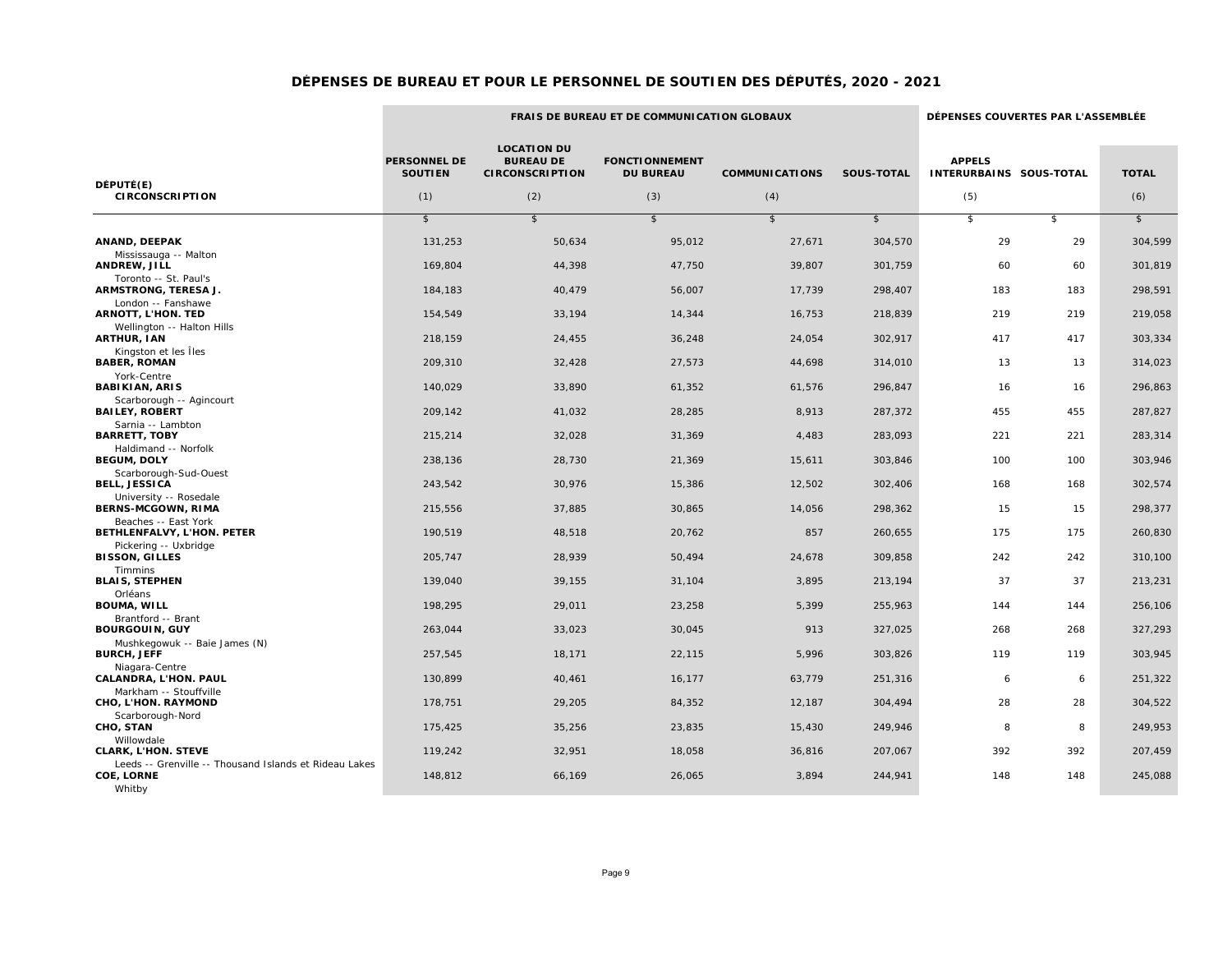۰

 $\sim$ 

the control of the control of the control of the control of the control of the control of

|                                                             |                                              |                                                                         | <b>FRAIS DE BUREAU ET DE COMMUNICATION GLOBAUX</b> |                              |                   | DÉPENSES COUVERTES PAR L'ASSEMBLÉE              |       |                     |  |
|-------------------------------------------------------------|----------------------------------------------|-------------------------------------------------------------------------|----------------------------------------------------|------------------------------|-------------------|-------------------------------------------------|-------|---------------------|--|
| DÉPUTÉ(E)<br><b>CIRCONSCRIPTION</b>                         | <b>PERSONNEL DE</b><br><b>SOUTIEN</b><br>(1) | <b>LOCATION DU</b><br><b>BUREAU DE</b><br><b>CIRCONSCRIPTION</b><br>(2) | <b>FONCTIONNEMENT</b><br><b>DU BUREAU</b><br>(3)   | <b>COMMUNICATIONS</b><br>(4) | <b>SOUS-TOTAL</b> | <b>APPELS</b><br>INTERURBAINS SOUS-TOTAL<br>(5) |       | <b>TOTAL</b><br>(6) |  |
|                                                             |                                              |                                                                         |                                                    |                              |                   |                                                 |       |                     |  |
|                                                             | $\sqrt[6]{\frac{1}{2}}$                      | $\sqrt{2}$                                                              | $\sqrt{2}$                                         | $\sqrt[6]{\frac{1}{2}}$      | $\sqrt{2}$        | $\sqrt{2}$                                      | \$    | $\sqrt{2}$          |  |
| <b>COLLARD, LUCILLE</b><br>Ottawa-Vanier                    | 205,925                                      | 43,618                                                                  | 34,637                                             | 2,072                        | 286,253           | 68                                              | 68    | 286,321             |  |
| <b>COTEAU, MICHAEL</b><br>Don Valley-Est                    | 149,026                                      | 59,296                                                                  | 20,940                                             | 69,955                       | 299,216           | 3                                               | 3     | 299,219             |  |
| <b>CRAWFORD, STEPHEN</b>                                    | 151.492                                      | 39,551                                                                  | 22,707                                             | 21,721                       | 235,471           | 11                                              | 11    | 235,483             |  |
| Oakville<br><b>CUZZETTO, RUDY</b>                           | 143,138                                      | 51,481                                                                  | 65,899                                             | 43,681                       | 304,198           | 26                                              | 26    | 304,224             |  |
| Mississauga -- Lakeshore<br>DOWNEY, L'HON. DOUG             | 202,773                                      | 42,867                                                                  | 29,525                                             | 13,987                       | 289,153           | 351                                             | 351   | 289,504             |  |
| Barrie -- Springwater -- Oro-Medonte<br>DUNLOP, L'HON. JILL | 204,873                                      | 24,376                                                                  | 29,444                                             | 15,586                       | 274,278           | 440                                             | 440   | 274,718             |  |
| Simcoe-Nord<br>ELLIOTT, L'HON. CHRISTINE                    | 184,606                                      | 36,969                                                                  | 27,434                                             | 47,244                       | 296,253           | 480                                             | 480   | 296,733             |  |
| Newmarket -- Aurora<br>FEDELI, L'HON. VICTOR                | 187,528                                      | 24,963                                                                  | 50,305                                             | 32,755                       | 295,551           | 227                                             | 227   | 295,778             |  |
| Nipissing<br>FEE, AMY                                       | 210,526                                      | 50,585                                                                  | 6,484                                              | 4,512                        | 272,108           | 22                                              | 22    | 272,130             |  |
| Kitchener-Sud -- Hespeler<br>FIFE, CATHERINE                | 226,254                                      | 48,349                                                                  | 18,742                                             | 7,795                        | 301,141           | 228                                             | 228   | 301,369             |  |
| Waterloo<br>FORD, L'HON. DOUG                               | 223,146                                      | 43,083                                                                  | 6,809                                              | 3,490                        | 276,528           | 238                                             | 238   | 276,766             |  |
| Etobicoke-Nord<br><b>FRASER, JOHN</b>                       | 228,951                                      | 42,895                                                                  | 20,120                                             | 10,494                       | 302,459           | 98                                              | 98    | 302,557             |  |
| Ottawa-Sud<br>FRENCH, JENNIFER K.                           | 198,094                                      | 28,270                                                                  | 69,715                                             | 7,223                        | 303,302           | 267                                             | 267   | 303,569             |  |
| Oshawa<br>FULLERTON, L'HON. MERRILEE                        | 129,430                                      | 55,926                                                                  | 14,058                                             | 58,328                       | 257,742           | 21                                              | 21    | 257,763             |  |
| Kanata -- Carleton<br><b>GATES, WAYNE</b>                   | 221,157                                      | 41,449                                                                  | 33,973                                             | 3,283                        | 299,863           | 141                                             | 141   | 300,004             |  |
| Niagara Falls<br><b>GÉLINAS, FRANCE</b>                     | 265,313                                      | 24,551                                                                  | 24,593                                             | 9,069                        | 323,527           | 206                                             | 206   | 323,733             |  |
| Nickel Belt (N)<br><b>GHAMARI, GOLDIE</b>                   | 176,328                                      | 38,599                                                                  | 37,167                                             | 11,749                       | 263,843           | 60                                              | 60    | 263,903             |  |
| Carleton<br>GILL, PARM                                      | 130.036                                      | 35,869                                                                  | 96,023                                             | 42,162                       | 304,090           | 240                                             | 240   | 304,330             |  |
| Milton<br><b>GLOVER, CHRIS</b>                              | 214,645                                      | 52,621                                                                  | 15,540                                             | 18,886                       | 301,693           | 34                                              | 34    | 301,727             |  |
| Spadina -- Fort York<br><b>GRAVELLE, MICHAEL</b>            | 207,101                                      | 40,901                                                                  | 21,524                                             | 7,383                        | 276,910           | 79                                              | 79    | 276,989             |  |
| Thunder Bay -- Supérieur-Nord (N)<br><b>GRETZKY, LISA</b>   | 242,258                                      | 38,988                                                                  | 14,663                                             | 5,182                        | 301,091           | 135                                             | 135   | 301,227             |  |
| Windsor-Ouest<br>HARDEMAN, L'HON. ERNIE                     | 156,349                                      | 24,956                                                                  | 13,348                                             | 9,468                        | 204,120           | 1,085                                           | 1,085 | 205,205             |  |
| Oxford<br><b>HARDEN, JOEL</b><br>Ottawa-Centre              | 221,416                                      | 33,660                                                                  | 28,800                                             | 17,682                       | 301,557           | 98                                              | 98    | 301,655             |  |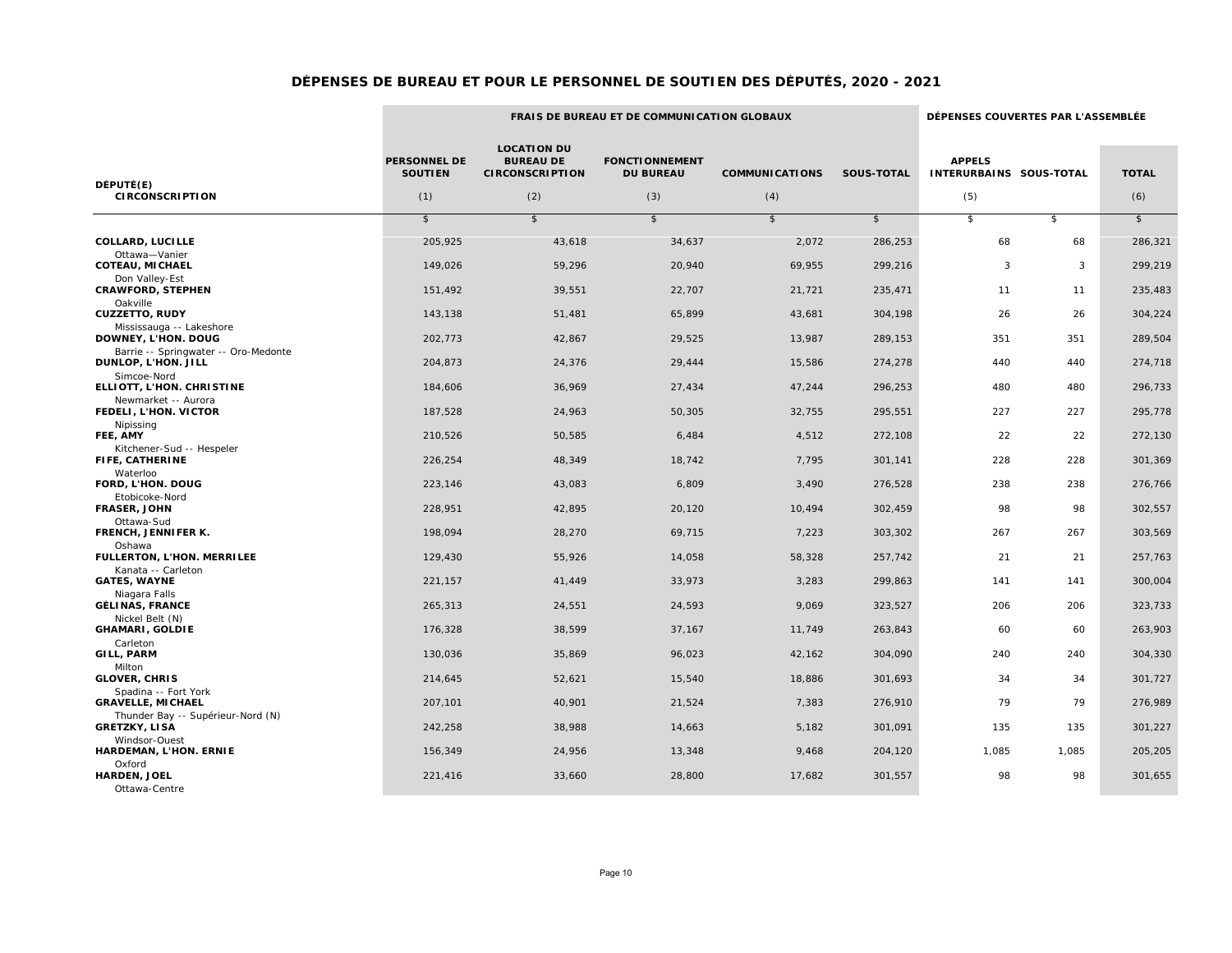|                                                          |                                       |                                                                  | FRAIS DE BUREAU ET DE COMMUNICATION GLOBAUX |                       |                   | DÉPENSES COUVERTES PAR L'ASSEMBLÉE       |              |              |  |
|----------------------------------------------------------|---------------------------------------|------------------------------------------------------------------|---------------------------------------------|-----------------------|-------------------|------------------------------------------|--------------|--------------|--|
| DÉPUTÉ(E)                                                | <b>PERSONNEL DE</b><br><b>SOUTIEN</b> | <b>LOCATION DU</b><br><b>BUREAU DE</b><br><b>CIRCONSCRIPTION</b> | <b>FONCTIONNEMENT</b><br><b>DU BUREAU</b>   | <b>COMMUNICATIONS</b> | <b>SOUS-TOTAL</b> | <b>APPELS</b><br>INTERURBAINS SOUS-TOTAL |              | <b>TOTAL</b> |  |
| <b>CIRCONSCRIPTION</b>                                   | (1)                                   | (2)                                                              | (3)                                         | (4)                   |                   | (5)                                      |              | (6)          |  |
|                                                          | $\mathsf{s}$                          | $\sqrt{2}$                                                       | $\mathsf{s}$                                | $\mathsf{s}$          | $\sqrt{2}$        | \$                                       | $\mathbf{s}$ | $\sqrt{2}$   |  |
| <b>HARRIS, MIKE</b>                                      | 204,213                               | 25,631                                                           | 25,738                                      | 35,272                | 290,854           | 244                                      | 244          | 291,098      |  |
| Kitchener -- Conestoga<br><b>HASSAN, FAISAL</b>          | 202,810                               | 36,256                                                           | 32,854                                      | 32,032                | 303,952           | 36                                       | 36           | 303,988      |  |
| York-Sud -- Weston<br><b>HATFIELD, PERCY</b>             | 241,101                               | 28,122                                                           | 14,689                                      | 2,055                 | 285,967           | 78                                       | 78           | 286,045      |  |
| Windsor -- Tecumseh<br>HILLIER, RANDY                    | 252,783                               | 32,060                                                           | 12,562                                      | 7,171                 | 304,576           | 551                                      | 551          | 305,127      |  |
| Lanark -- Frontenac -- Kingston<br>HOGARTH, CHRISTINE    | 149,945                               | 44,774                                                           | 30,402                                      | 78,866                | 303,987           | 23                                       | 23           | 304,010      |  |
| Etobicoke -- Lakeshore<br><b>HORWATH, ANDREA</b>         | 149,643                               | 30,826                                                           | 44,562                                      | 76,363                | 301,393           | 419                                      | 419          | 301,812      |  |
| Hamilton-Centre<br>HUNTER, MITZIE                        | 187,489                               | 46,499                                                           | 16,492                                      | 35,530                | 286,010           | 118                                      | 118          | 286,128      |  |
| Scarborough -- Guildwood<br>JONES, L'HON. SYLVIA         | 151,988                               | 44,633                                                           | 22,645                                      | 26,070                | 245,336           | 226                                      | 226          | 245,562      |  |
| Dufferin -- Caledon<br><b>KANAPATHI, LOGAN</b>           | 196,447                               | 32,100                                                           | 12,163                                      | 9,912                 | 250,621           | 75                                       | 75           | 250,696      |  |
| Markham -- Thornhill<br>KARAHALIOS, BELINDA              | 204,972                               | 64,672                                                           | 21,285                                      | 13,462                | 304,390           | 56                                       | 56           | 304,446      |  |
| Cambridge<br>KARPOCHE, BHUTILA                           | 211,314                               | 31,093                                                           | 36,385                                      | 24,335                | 303,126           | 33                                       | 33           | 303,160      |  |
| Parkdale -- High Park<br><b>KE, VINCENT</b>              | 189,652                               | 38,746                                                           | 62,627                                      | 13,441                | 304,466           | $\overline{1}$                           | $\mathbf{1}$ | 304,467      |  |
| Don Valley-Nord<br><b>KERNAGHAN, TERENCE</b>             | 212,136                               | 21,763                                                           | 59,457                                      | 10,124                | 303,480           | 71                                       | 71           | 303,551      |  |
| London-Centre-Nord<br>KHANJIN, ANDREA                    | 199,541                               | 41,221                                                           | 11,080                                      | 14,679                | 266,520           | 101                                      | 101          | 266,621      |  |
| Barrie -- Innisfil<br><b>KRAMP, DARYL</b>                | 189.931                               | 23,593                                                           | 28,903                                      | 46,358                | 288,784           | 480                                      | 480          | 289,265      |  |
| Hastings -- Lennox and Addington<br>KUSENDOVA, NATALIA   | 200,637                               | 54,905                                                           | 27,529                                      | 20,972                | 304,043           | 21                                       | 21           | 304,064      |  |
| Mississauga-Centre<br>LECCE, L'HON. STEPHEN              | 143,040                               | 61,592                                                           | 31,400                                      | 60,371                | 296,403           | 3                                        | 3            | 296,407      |  |
| King -- Vaughan<br><b>MAE LINDO, LAURA</b>               | 187,767                               | 46,101                                                           | 16,362                                      | 47,290                | 297,521           | 161                                      | 161          | 297,682      |  |
| Kitchener-Centre<br>MACLEOD, L'HON. LISA                 | 147,198                               | 71,157                                                           | 30,876                                      | 32,034                | 281,265           | 324                                      | 324          | 281,589      |  |
| Nepean<br><b>MAMAKWA, SOL</b>                            | 171,537                               | 23,966                                                           | 71,210                                      | 56,878                | 323,590           | 68                                       | 68           | 323,658      |  |
| Kiiwetinoong (N)<br>MANTHA, MICHAEL                      | 231,852                               | 19,059                                                           | 68,035                                      | 8,813                 | 327,759           | 414                                      | 414          | 328,173      |  |
| Algoma -- Manitoulin (N)<br><b>MARTIN, ROBIN</b>         | 144,102                               | 26,690                                                           | 23,677                                      | 62,956                | 257,425           | 10                                       | 10           | 257,434      |  |
| Eglinton -- Lawrence<br><b>MARTOW, GILA</b><br>Thornhill | 200,819                               | 54,758                                                           | 24,504                                      | 20,473                | 300,555           | 200                                      | 200          | 300,755      |  |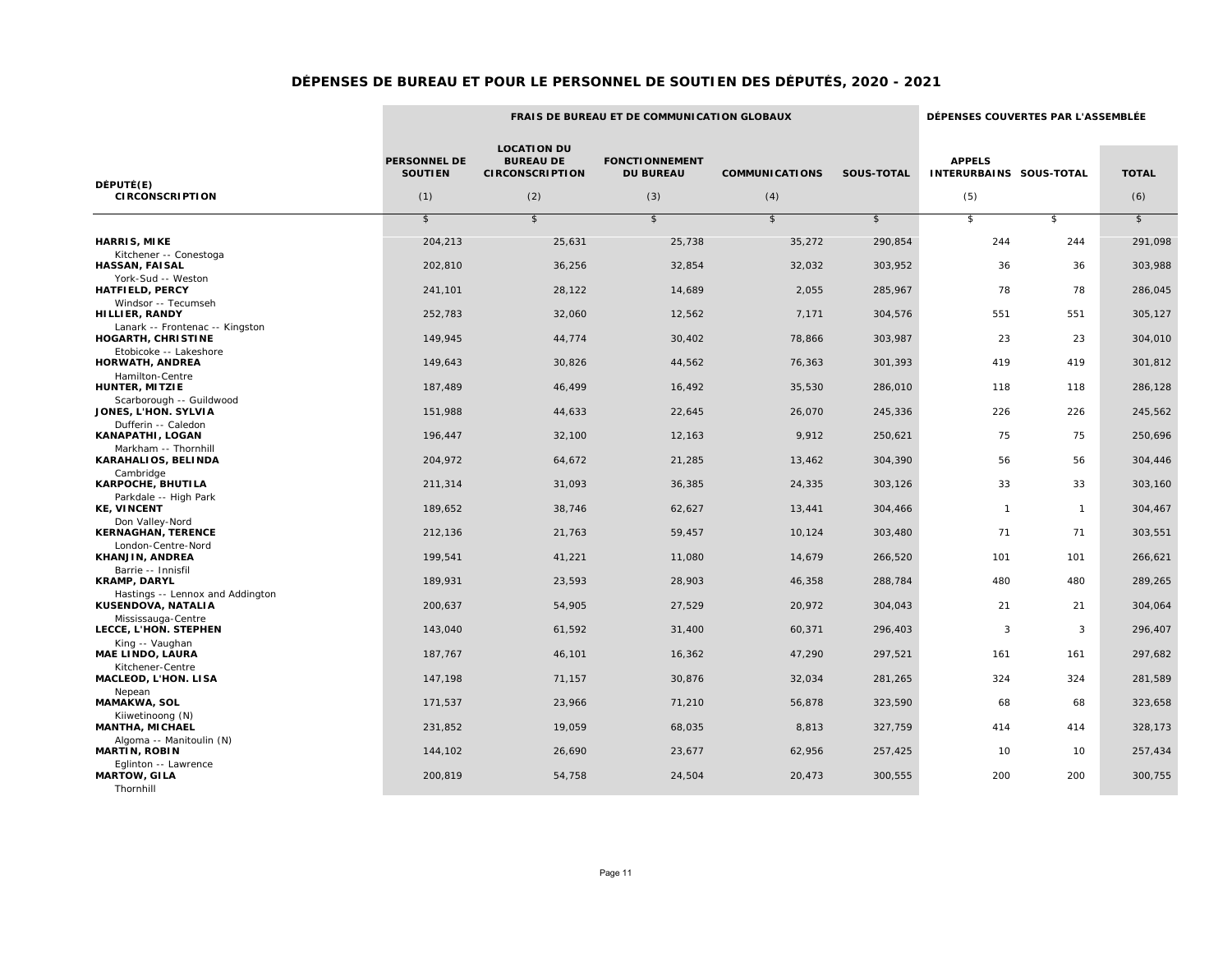the control of the control of the control of the control of the control of the control of

the control of the control of the control of the control of the control of

|                                                                                    |                                       | FRAIS DE BUREAU ET DE COMMUNICATION GLOBAUX                      |                                           |                         |            |                                          |            | DÉPENSES COUVERTES PAR L'ASSEMBLÉE |  |  |  |
|------------------------------------------------------------------------------------|---------------------------------------|------------------------------------------------------------------|-------------------------------------------|-------------------------|------------|------------------------------------------|------------|------------------------------------|--|--|--|
| DÉPUTÉ(E)                                                                          | <b>PERSONNEL DE</b><br><b>SOUTIEN</b> | <b>LOCATION DU</b><br><b>BUREAU DE</b><br><b>CIRCONSCRIPTION</b> | <b>FONCTIONNEMENT</b><br><b>DU BUREAU</b> | <b>COMMUNICATIONS</b>   | SOUS-TOTAL | <b>APPELS</b><br>INTERURBAINS SOUS-TOTAL |            | <b>TOTAL</b>                       |  |  |  |
| <b>CIRCONSCRIPTION</b>                                                             | (1)                                   | (2)                                                              | (3)                                       | (4)                     |            | (5)                                      |            | (6)                                |  |  |  |
|                                                                                    | $\sqrt{2}$                            | $\sqrt{2}$                                                       | $\sqrt{2}$                                | $\sqrt[6]{\frac{1}{2}}$ | $\sqrt{2}$ | $\sqrt{2}$                               | $\sqrt{2}$ | $\sqrt{2}$                         |  |  |  |
| MCDONELL, JIM                                                                      | 157,608                               | 43,356                                                           | 35,090                                    | 7,247                   | 243,299    | 95                                       | 95         | 243,395                            |  |  |  |
| Stormont -- Dundas -- South Glengarry<br><b>MCKENNA, JANE</b><br><b>Burlington</b> | 164,452                               | 38,387                                                           | 48,919                                    | 34,604                  | 286,362    | 57                                       | 57         | 286,419                            |  |  |  |
| MCNAUGHTON, L'HON. MONTE                                                           | 191,134                               | 33,655                                                           | 25,620                                    | 6,249                   | 256,658    | 1,285                                    | 1,285      | 257,943                            |  |  |  |
| Lambton -- Kent -- Middlesex<br><b>MILLER, NORMAN</b>                              | 203,733                               | 45,943                                                           | 14,733                                    | 15,712                  | 280,121    | 70                                       | 70         | 280,191                            |  |  |  |
| Parry Sound -- Muskoka (N)<br><b>MILLER, PAUL</b>                                  | 155,778                               | 39,557                                                           | 18,114                                    | 7,277                   | 220,726    | 81                                       | 81         | 220,807                            |  |  |  |
| Hamilton-Est -- Stoney Creek<br>MITAS, CHRISTINA                                   | 155,912                               | 56,925                                                           | 62,580                                    | 10,835                  | 286,253    | 28                                       | 28         | 286,281                            |  |  |  |
| Scarborough-Centre<br>MONTEITH-FARRELL, JUDITH                                     | 251,517                               | 33,230                                                           | 27,245                                    | 9,338                   | 321,330    | 604                                      | 604        | 321,934                            |  |  |  |
| Thunder Bay -- Atikokan (N)<br><b>MORRISON, SUZE</b>                               | 214,040                               | 57,643                                                           | 10,525                                    | 13,509                  | 295,717    | 14                                       | 14         | 295,731                            |  |  |  |
| Toronto-Centre<br>MULRONEY, L'HON. CAROLINE                                        | 197,255                               | 29,787                                                           | 22,090                                    | 24,674                  | 273,805    | 156                                      | 156        | 273,962                            |  |  |  |
| York -- Simcoe<br><b>NATYSHAK, TARAS</b>                                           | 205,540                               | 29,845                                                           | 60,735                                    | 5,770                   | 301,891    | 53                                       | 53         | 301,944                            |  |  |  |
| Essex<br><b>NICHOLLS, RICK</b>                                                     | 165,541                               | 36,300                                                           | 14,773                                    | 2,147                   | 218,761    | 621                                      | 621        | 219,382                            |  |  |  |
| Chatham-Kent -- Leamington<br><b>OOSTERHOFF, SAM</b>                               | 200,676                               | 34,121                                                           | 32,819                                    | 21,161                  | 288,778    | 362                                      | 362        | 289,140                            |  |  |  |
| Niagara-Ouest<br>PANG, BILLY                                                       | 216,864                               | 49,799                                                           | 17,810                                    | 14,721                  | 299,193    | 34                                       | 34         | 299,228                            |  |  |  |
| Markham -- Unionville<br>PARK, LINDSEY                                             | 177,803                               | 32,766                                                           | 40,642                                    | 3,709                   | 254,920    | 190                                      | 190        | 255,110                            |  |  |  |
| Durham<br>PARSA, MICHAEL                                                           | 211,435                               | 46,773                                                           | 13,725                                    | 2,581                   | 274,513    | 10                                       | 10         | 274,522                            |  |  |  |
| Aurora -- Oakridges -- Richmond Hill<br>PETTAPIECE, RANDY                          | 238,181                               | 26,586                                                           | 24,558                                    | 14,467                  | 303,793    | 214                                      | 214        | 304,007                            |  |  |  |
| Perth -- Wellington<br>PHILLIPS, ROD                                               | 215,215                               | 35,092                                                           | 27,639                                    | 6,143                   | 284,089    | 108                                      | 108        | 284,197                            |  |  |  |
| Ajax<br>PICCINI, DAVID                                                             | 196,552                               | 58,798                                                           | 34,071                                    | 13,527                  | 302,948    | 22                                       | 22         | 302,970                            |  |  |  |
| Northumberland -- Peterborough-Sud<br><b>RAKOCEVIC, TOM</b>                        | 213,794                               | 23,905                                                           | 15,327                                    | 47,269                  | 300,294    | 132                                      | 132        | 300,427                            |  |  |  |
| Humber River -- Black Creek<br><b>RASHEED, KALEED</b>                              | 193,059                               | 44,283                                                           | 38,387                                    | 28,696                  | 304,425    | 48                                       | 48         | 304,473                            |  |  |  |
| Mississauga-Est -- Cooksville<br>RICKFORD, L'HON. GREG                             | 206,508                               | 43,327                                                           | 56,969                                    | 17,508                  | 324,312    | 1,451                                    | 1,451      | 325,763                            |  |  |  |
| Kenora -- Rainy River (N)<br><b>ROBERTS, JEREMY</b>                                | 194,078                               | 48,791                                                           | 17,984                                    | 43,113                  | 303,966    | 368                                      | 368        | 304,334                            |  |  |  |
| Ottawa-Ouest -- Nepean<br>ROMANO, L'HON. ROSS<br>Sault Ste. Marie                  | 126,563                               | 36,229                                                           | 37,163                                    | 84,521                  | 284,476    | 176                                      | 176        | 284,652                            |  |  |  |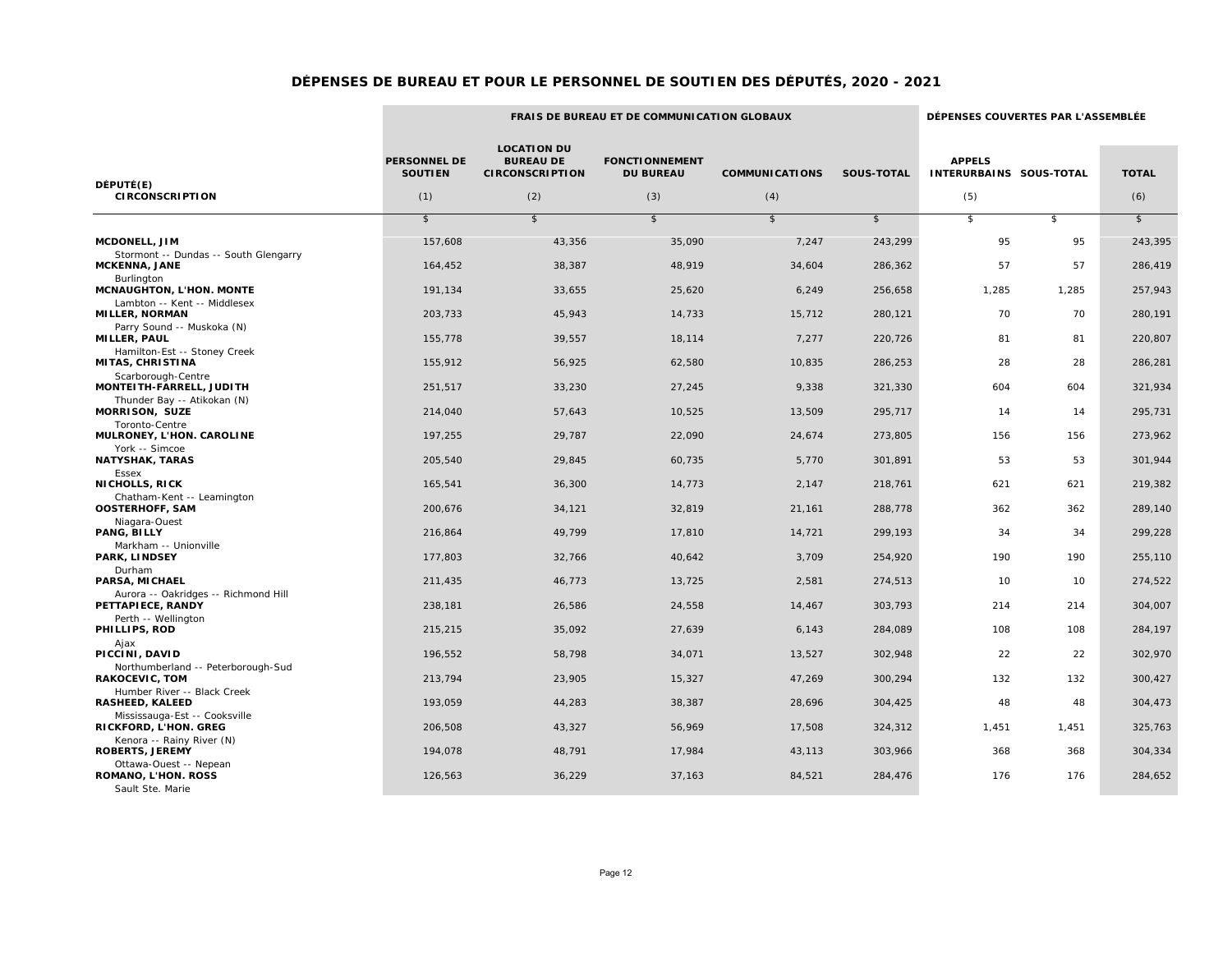|                                                                                  | FRAIS DE BUREAU ET DE COMMUNICATION GLOBAUX |                                                                  |                                           |                       |                   | DÉPENSES COUVERTES PAR L'ASSEMBLÉE       |                |              |
|----------------------------------------------------------------------------------|---------------------------------------------|------------------------------------------------------------------|-------------------------------------------|-----------------------|-------------------|------------------------------------------|----------------|--------------|
| DÉPUTÉ(E)                                                                        | <b>PERSONNEL DE</b><br><b>SOUTIEN</b>       | <b>LOCATION DU</b><br><b>BUREAU DE</b><br><b>CIRCONSCRIPTION</b> | <b>FONCTIONNEMENT</b><br><b>DU BUREAU</b> | <b>COMMUNICATIONS</b> | <b>SOUS-TOTAL</b> | <b>APPELS</b><br>INTERURBAINS SOUS-TOTAL |                | <b>TOTAL</b> |
| <b>CIRCONSCRIPTION</b>                                                           | (1)                                         | (2)                                                              | (3)                                       | (4)                   |                   | (5)                                      |                | (6)          |
|                                                                                  | $\mathfrak{s}$                              | $\sqrt{2}$                                                       | $\sqrt{2}$                                | $\sqrt{2}$            | $\sqrt{2}$        | $\sqrt{2}$                               | $\mathfrak{s}$ | $\sqrt{3}$   |
| <b>SABAWY, SHEREF</b>                                                            | 163,603                                     | 54,995                                                           | 44,465                                    | 10,609                | 273,672           | $\mathbf{1}$                             | $\mathbf{1}$   | 273,673      |
| Mississauga -- Erin Mills<br><b>SANDHU, AMARJOT</b>                              | 209,330                                     | 45,173                                                           | 31,077                                    | 15,448                | 301,029           | $\overline{7}$                           | $\overline{7}$ | 301,036      |
| <b>Brampton-Ouest</b><br>SARKARIA, L'HON. PRABMEET SINGH                         | 199,761                                     | 30,934                                                           | 16,715                                    | 41,498                | 288,907           | 16                                       | 16             | 288,924      |
| Brampton-Sud<br><b>SATTLER, PEGGY</b>                                            | 209,743                                     | 27,254                                                           | 41,777                                    | 23,678                | 302,452           | 158                                      | 158            | 302,610      |
| London-Ouest<br><b>SCHREINER, MIKE</b>                                           | 209,216                                     | 36,062                                                           | 17,249                                    | 3,147                 | 265,674           | 85                                       | 85             | 265,759      |
| Guelph<br><b>SCOTT, L'HON. LAURIE</b>                                            | 166,585                                     | 35,231                                                           | 30,719                                    | 48,553                | 281,088           | 536                                      | 536            | 281,624      |
| Haliburton -- Kawartha Lakes -- Brock<br><b>SHAW, SANDY</b>                      | 197,809                                     | 32,194                                                           | 73,364                                    | 7,188                 | 310,555           | 251                                      | 251            | 310,806      |
| Hamilton-Ouest -- Ancaster -- Dundas<br>SIMARD, AMANDA                           | 144,696                                     | 33,419                                                           | 123,037                                   | 3,423                 | 304,575           | 172                                      | 172            | 304,747      |
| Glengarry -- Prescott -- Russell<br>SINGH, GURRATAN                              | 214,208                                     | 51,867                                                           | 26,754                                    | 11,109                | 303,937           | 47                                       | 47             | 303,984      |
| Brampton-Est<br>SINGH, SARA                                                      | 189,128                                     | 56,707                                                           | 34,505                                    | 19,439                | 299,780           | 47                                       | 47             | 299,827      |
| <b>Brampton-Centre</b><br><b>SKELLY, DONNA</b>                                   | 164,368                                     | 32,668                                                           | 12,362                                    | 28,938                | 238,336           | 329                                      | 329            | 238,665      |
| Flamborough -- Glanbrook<br>SMITH, L'HON. TODD                                   | 209,416                                     | 32,379                                                           | 23,746                                    | 33,284                | 298,824           | 281                                      | 281            | 299,105      |
| Baie de Quinte<br>SMITH, DAVE                                                    | 162,293                                     | 40,096                                                           | 17,129                                    | 56,034                | 275,552           | 149                                      | 149            | 275,701      |
| Peterborough -- Kawartha<br><b>STEVENS, JENNIE</b>                               | 242,481                                     | 24,200                                                           | 20,886                                    | 16,399                | 303,967           | 324                                      | 324            | 304,291      |
| St. Catharines<br>STILES, MARIT                                                  | 227,571                                     | 52,381                                                           | 17,281                                    | 4,993                 | 302,227           | 38                                       | 38             | 302,264      |
| Davenport<br>SURMA, L'HON. KINGA                                                 | 178,140                                     | 39,472                                                           | 15,397                                    | 60,681                | 293,690           | 35                                       | 35             | 293,726      |
| Etobicoke-Centre<br><b>TABUNS, PETER</b>                                         | 212,351                                     | 40,591                                                           | 29,762                                    | 20,893                | 303,597           | 77                                       | 77             | 303,674      |
| Toronto -- Danforth<br><b>TANGRI, NINA</b>                                       | 135,008                                     | 40,084                                                           | 87,973                                    | 34,535                | 297,601           | 10                                       | 10             | 297,610      |
| Mississauga -- Streetsville<br><b>TAYLOR, MONIQUE</b>                            | 253,204                                     | 44,427                                                           | 20,493                                    | 748                   | 318,872           | 232                                      | 232            | 319,104      |
| Hamilton Mountain<br>THANIGASALAM, VIJAY                                         | 218,491                                     | 44,705                                                           | 15,020                                    | 26,030                | 304,246           | $\mathbf{1}$                             | $\overline{1}$ | 304,247      |
| Scarborough -- Rouge Park<br>THOMPSON, L'HON. LISA M.                            | 210,532                                     | 42,818                                                           | 30,442                                    | 11,959                | 295,751           | 483                                      | 483            | 296,233      |
| Huron -- Bruce<br>TIBOLLO, L'HON. MICHAEL                                        | 147,138                                     | 54,239                                                           | 55,984                                    | 46,516                | 303,876           | 27                                       | 27             | 303,903      |
| Vaughan -- Woodbridge<br>TRIANTAFILOPOULOS, EFFIE<br>Oakville-Nord -- Burlington | 155,613                                     | 36,217                                                           | 26,956                                    | 72,936                | 291,721           | 31                                       | 31             | 291,753      |